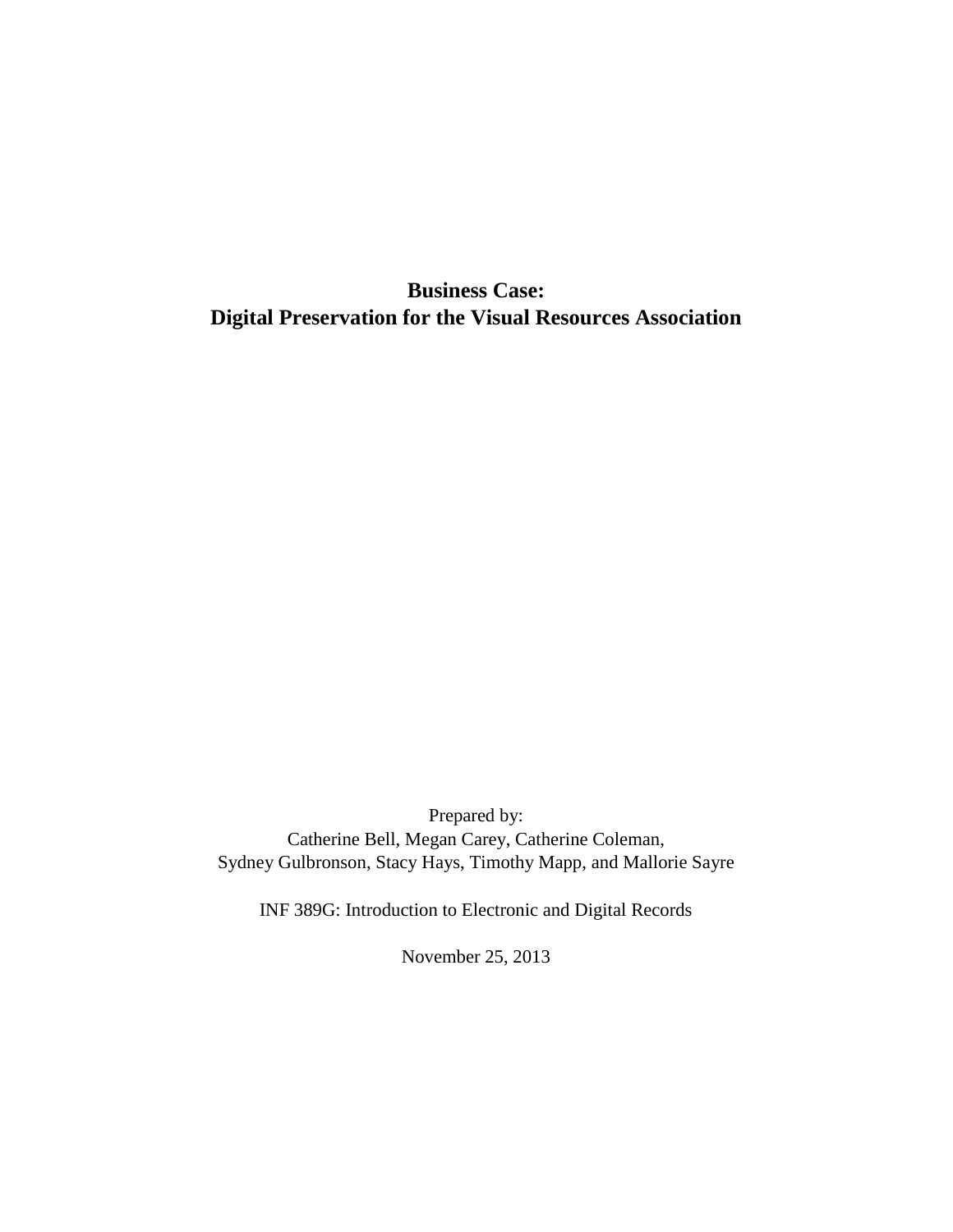# **Table of Contents**

| Understanding: 10                                                                                                                                                                                                                                                                                                                                                                                                                                                                                                                                                                                                   |  |
|---------------------------------------------------------------------------------------------------------------------------------------------------------------------------------------------------------------------------------------------------------------------------------------------------------------------------------------------------------------------------------------------------------------------------------------------------------------------------------------------------------------------------------------------------------------------------------------------------------------------|--|
|                                                                                                                                                                                                                                                                                                                                                                                                                                                                                                                                                                                                                     |  |
|                                                                                                                                                                                                                                                                                                                                                                                                                                                                                                                                                                                                                     |  |
|                                                                                                                                                                                                                                                                                                                                                                                                                                                                                                                                                                                                                     |  |
|                                                                                                                                                                                                                                                                                                                                                                                                                                                                                                                                                                                                                     |  |
| $\emph{Smooth Transition} \normalsize\dots\normalsize\dots\normalsize\dots\normalsize\dots\normalsize\dots\normalsize\dots\normalsize\dots\normalsize\dots\normalsize\dots\normalsize\dots\normalsize\dots\normalsize\dots\normalsize\dots\normalsize\dots\normalsize\dots\normalsize\dots\normalsize\dots\normalsize\dots\normalsize\dots\normalsize\dots\normalsize\dots\normalsize\dots\normalsize\dots\normalsize\dots\normalsize\dots\normalsize\dots\normalsize\dots\normalsize\dots\normalsize\dots\normalsize\dots\normalsize\dots\normalsize\dots\normalsize\dots\normalsize\dots\normalsize\dots\normals$ |  |
|                                                                                                                                                                                                                                                                                                                                                                                                                                                                                                                                                                                                                     |  |
|                                                                                                                                                                                                                                                                                                                                                                                                                                                                                                                                                                                                                     |  |
|                                                                                                                                                                                                                                                                                                                                                                                                                                                                                                                                                                                                                     |  |
|                                                                                                                                                                                                                                                                                                                                                                                                                                                                                                                                                                                                                     |  |
|                                                                                                                                                                                                                                                                                                                                                                                                                                                                                                                                                                                                                     |  |
|                                                                                                                                                                                                                                                                                                                                                                                                                                                                                                                                                                                                                     |  |
|                                                                                                                                                                                                                                                                                                                                                                                                                                                                                                                                                                                                                     |  |
|                                                                                                                                                                                                                                                                                                                                                                                                                                                                                                                                                                                                                     |  |
|                                                                                                                                                                                                                                                                                                                                                                                                                                                                                                                                                                                                                     |  |
|                                                                                                                                                                                                                                                                                                                                                                                                                                                                                                                                                                                                                     |  |
|                                                                                                                                                                                                                                                                                                                                                                                                                                                                                                                                                                                                                     |  |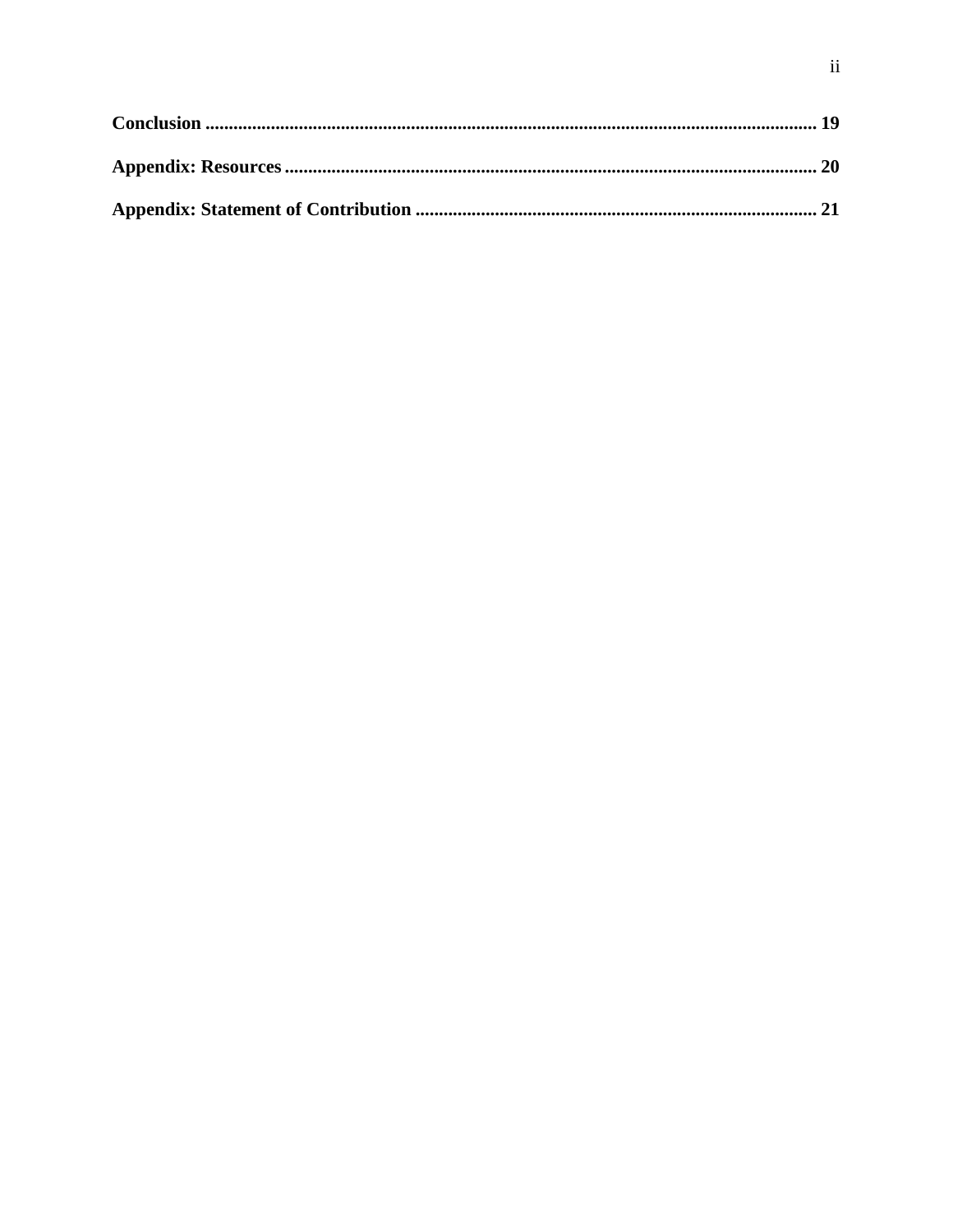#### <span id="page-3-0"></span>**Executive Summary**

The Visual Resources Association's (VRA) digital collection is of value to the organization, both as a means to facilitate its business activity and as a way to solidify institutional memory. Digital collections, if neglected may be at risk for loss, damage, or format obsolescence. It is therefore necessary that the VRA design and implement a strategy to manage and preserve its digital materials.

As students of Dr. Patricia Galloway's "Introduction to Electronic and Digital Records" course in the iSchool at the University of Texas at Austin, we have created this business case in order to apply our theoretical knowledge of digital preservation to a real-world situation. Through interviews and assessing documentation provided by the VRA, we have analyzed the internal and external factors that make the management and preservation of the VRA's digital records not only important, but also particularly timely.

This business case presents a thorough assessment of the digital archival collection held by the Visual Resources Association, examines the current risks to the collection, and discusses the benefits of preserving them. It also includes several recommendations for implementing a digital preservation system. Based on professional best practices for digital archival management and preservation, these recommendations are meant to provide practical and sustainable approaches for organizing and preserving the VRA's digital materials.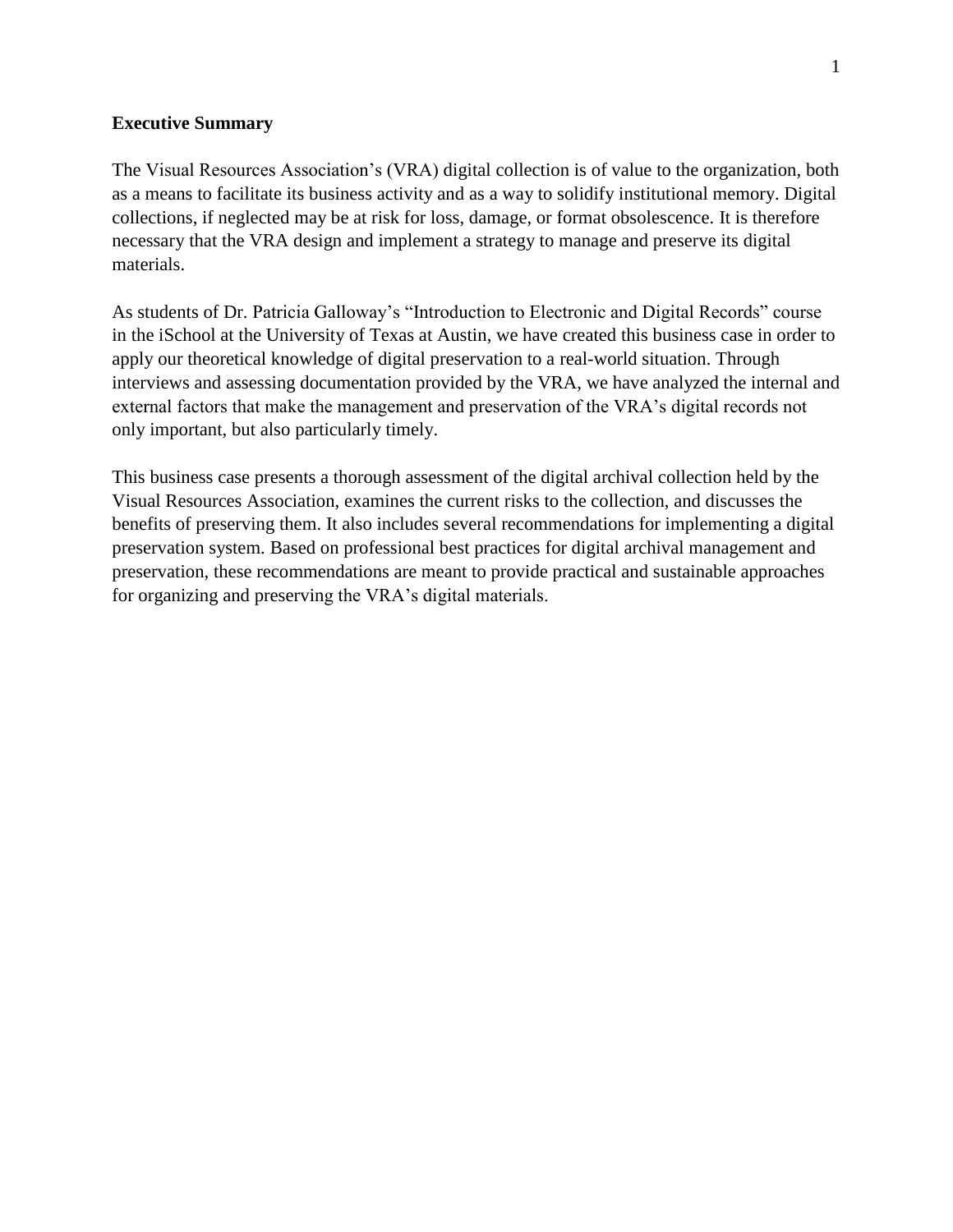#### <span id="page-4-0"></span>**1. Strategic Vision**

The Visual Resources Association (VRA) is an international and multidisciplinary organization for image media professionals. Established in 1982, the organization currently has a membership of over 800 professionals working in a range of fields.<sup>1</sup> The VRA is committed to furthering research and education in the area of image management in educational, cultural heritage, and commercial environments. In addition, the VRA has assumed a leadership role in the visual resources field: developing data standards and providing educational tools, publications, and events for the visual resources community. On a broader level, the VRA advocates for the value of images and image management, and addresses the professional demands associated with the emergence of new types of visual resources.<sup>2</sup> In order to fulfill these goals, the VRA carries out activities ranging from producing events such as conferences to publishing educational materials. Many of the born-digital records that result from these activities warrant preservation in the VRA archives.

The VRA has already acknowledged the need to establish more robust archival processes. This awareness is indicated by the creation of a VRA Archives Task Force, which was first charged with researching and implementing best practices for the management of the VRA Archives in 2007. The 2007 Task Force demonstrated an interest in complying with applicable legal requirements through the development of retention schedules, establishing access restrictions, and determining release schedules for sensitive information.<sup>3</sup> It also illustrated a strong desire to store digital archival materials on the VRA's electronic hosting service, so that the records would be independent of any individual institution. The 2007 Task Force identified institutional priorities as establishing foundational archival policies and practices—namely retention schedules, organization, finding aids, and online access. The task force did not survey the VRA membership about desired levels of intellectual and physical access to the archival materials, but eventually an assessment of access needs could be valuable for improving the archive. In 2013, a second task force was charged with addressing the creation and maintenance of an archive of born-digital and digitized materials, indicating the pressing need of implementing such a system. More specifically, this task force will address retention policies, archival best practices for digital formats, and the resources needed to manage and host a digital archive.<sup>4</sup>

This interest in archiving the Association's materials, and particularly its born-digital materials, is especially timely given the priorities for the organization as outlined in the 2009 Strategic Vision document. The 2009 document, which details goals to be addressed and implemented over the next seven years, has a distinct emphasis on moving toward more digital modes of communication and record-keeping. For example, one of the goals identified in the document is

 $\overline{a}$ 

<sup>&</sup>lt;sup>1</sup> "Introduction and a Brief History," Visual Resources Association, March 2007, [http://www.vraweb.org/organization/pdf/intro\\_history.pdf.](http://www.vraweb.org/organization/pdf/intro_history.pdf)

<sup>&</sup>lt;sup>2</sup> White Paper Task Force, "Advocating for Visual Resources Management in Educational and Cultural Institutions," Visual Resources Association, October 2009, pp 1-2.

<sup>&</sup>lt;sup>3</sup> VRA Archives Task Force, "VRA Mid Year Report/Final Report," June 2008, p. 6.

<sup>&</sup>lt;sup>4</sup> "Visual Resources Association Archives Task Force charge," 2013.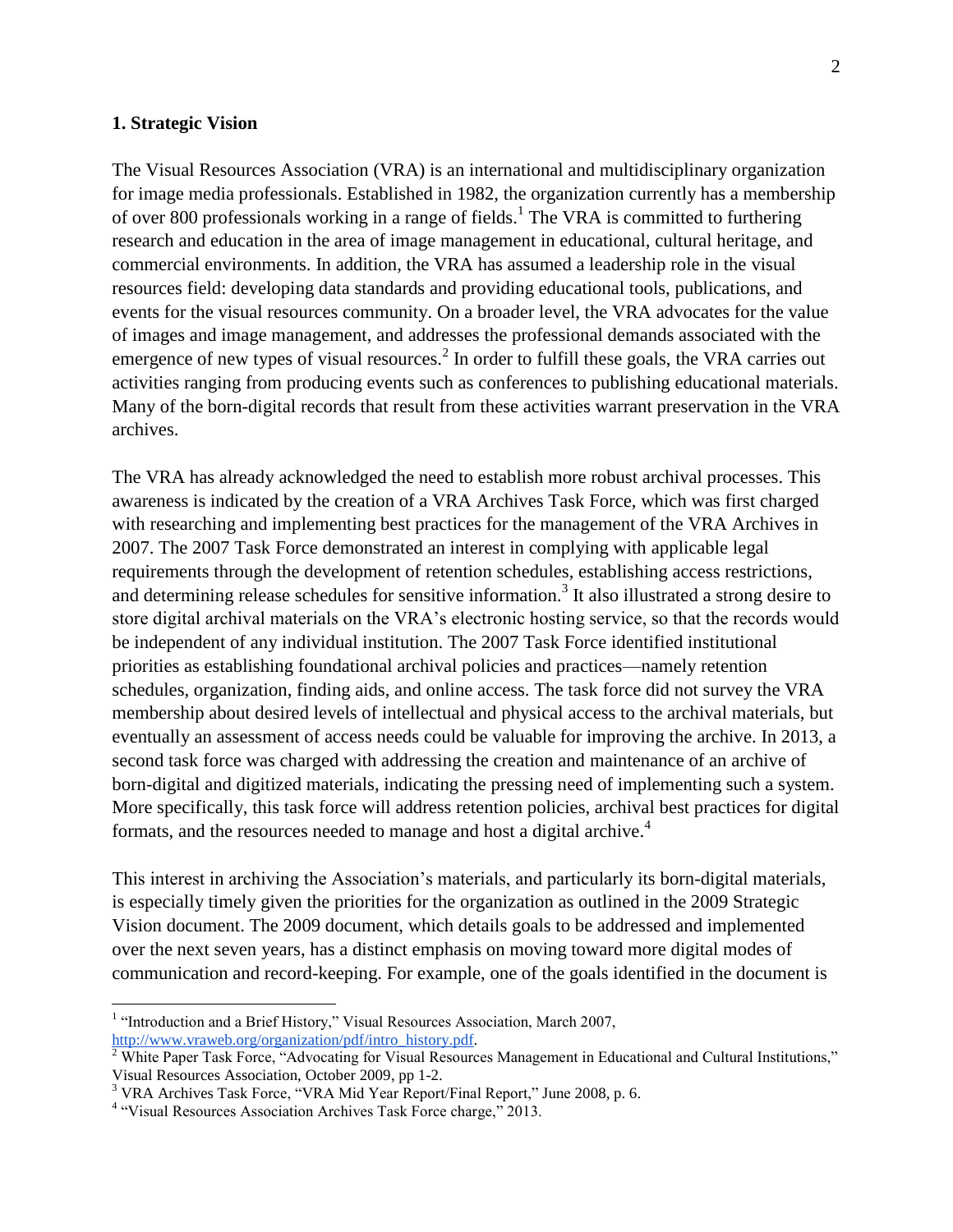to publish the VRA Bulletin in an electronic form only. Additionally, conference proceedings are also moving to web-accessible formats. The goal of establishing an accessible digital archiving and preservation system provides an underlying source of information for the broader 2009 goals of facilitating the transition of new organization leadership, fostering an open and inclusive member community, promoting and advocating for the VRA, and enhancing the VRA's web presence.<sup>5</sup>

The VRA Strategic Plans typically provide a five to seven year period of time to complete the specified goals. The importance of creating a digital archiving and preservation system, however, is such that a shorter timeline is highly desirable. Part of the charge of the 2013 Task Force is to realize their recommendations for a digital archiving program with measurable deliverables. As the task torce is assembled for one year, a system ought to be implemented, or at the very least identified, within that time frame. Ideally, this project would be completed in two years. In order to advocate for the profession as a whole, an understanding and directed preservation of digital records of the past activities of the VRA will help to direct the organization and its efforts in the future.

### <span id="page-5-0"></span>**2. Background, Context, and Status**

#### <span id="page-5-1"></span>*External Context*

 $\overline{a}$ 

As any digitization preservation plan is drafted, it is important to examine the influence of external factors. Part of this examination includes conducting an environmental scan of similar organizations.

In 2008, the VRA Archives Task Force reported on research conducted of the best archival practices of other institutions and organizations which included The Special Libraries Association, the Museum Computer Network (MCN), the Society of American Archivists (SAA), the Herb Society of America (HSA), and the Art Libraries Society of North America (ARLIS). From that report it was felt that the Special Libraries Association had relevant and upto-date materials that could be of use to the VRA.<sup>6</sup> SLA revised their policies in 2009, but at that time only offered temporary storage solutions for electronic records.<sup>7</sup>

The newly created 2013 VRA Archives Task Force also chose to conduct an environmental scan. Currently, the task torce is researching policies for the New England Archivists, SAA, and the Mid-Atlantic Regional Archivists. The task force found that these three organizations store their

<sup>5</sup> Leigh Gates et al, "2009 VRA Strategic Plan," Visual Resources Association, 2009. [http://vra.memberclicks.net/assets/documents/2009VRAStrategicPlan.pdf.](http://vra.memberclicks.net/assets/documents/2009VRAStrategicPlan.pdf)

 $\overline{6}$  VRA Archives Task Force, "VRA Mid Year Report / Final Report," June 2008, pp. 14-15.

<sup>7</sup> Special Libraries Association, "Practices for Division Archives," 2009. [http://web.archive.org/web/20100706210354/http://www.sla.org/pdfs/divisionarchivespractices\\_revised2009.pdf.](http://web.archive.org/web/20100706210354/http:/www.sla.org/pdfs/divisionarchivespractices_revised2009.pdf)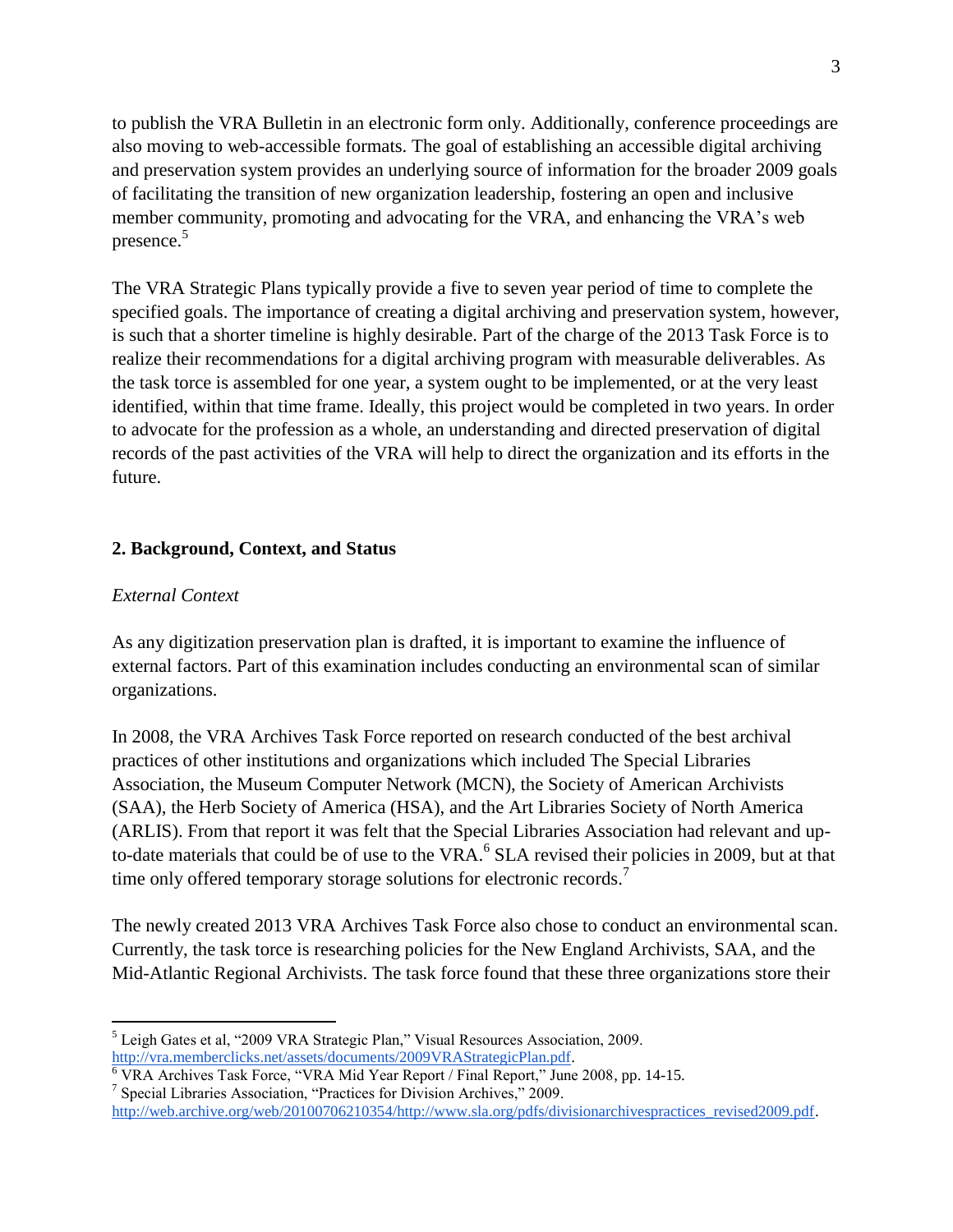archives at other academic institutions, and further findings will be reported at the next meeting.<sup>8</sup> The 2013 Task Force is projected to look at further organizations, similar in size and volunteerrun. They are focusing on the accessioning processes, access restrictions, and how deposits with other repositories are handled.<sup>9</sup>

Other organizations have been updating and determining their plans for handling digital materials. One such organization, which the VRA previously examined, is the Art Libraries Society of North America (ARLIS/NA). Since the initial environmental scan by the VRA in 2008, ARLIS/NA has released an updated strategic plan and action plan. One goal of their 2011 strategic plan was to emphasize the importance and uniqueness of their collections and their role as stewards of their collections. An action plan was created to complement the strategic plan, and the specific actions for this goal included forming a task force to assess their electronic collections, similar to the current VRA Archives Task Force.<sup>10</sup> Like NEA, SAA, and Mid-Atlantic Regional Archivists, ARLIS house their materials at a separate institution, the University of Illinois Archives.<sup>11</sup>

The role of digital materials within other professional organizations in the information field is ever-increasing, and many organizations and institutions are currently assessing how best to handle these born-digital and digitized materials. It is imperative that the VRA pursue that same goal, either by looking to other organizations as an example or establishing a unique system that could provide an example for other organizations. The VRA is at the forefront of the field as a vital resource through the creation and maintenance of data standards, such as the VRA Core. By creating a digital preservation plan, the VRA can continue to provide best practices for others facing similar issues of digital preservation.

### <span id="page-6-0"></span>*Internal Context*

 $\overline{a}$ 

As a result of the previously mentioned environmental scans the Executive Board has recognized the importance of preserving digital materials, which was not previously considered by the 2008 Archives Task Force.<sup>12</sup> The creation of the current task force denotes the VRA's preparedness to implement a digital archiving plan.

The VRA 2013 Task Force will formulate the best practices and other archival recommendations.<sup>13</sup> This will be followed by the implementation process by the VRA, which will include continual archival activities going forward. It is likely that the 2013 Task Force will face the same implementation challenges as the 2007 Task Force. Given the Association's

<sup>8</sup> Meeting Minutes, Archives Task Force, October 24, 2013.

<sup>&</sup>lt;sup>9</sup> Molly Tighe, message in "Task Force: Archives," Basecamp project, 5 November 2013.

<sup>&</sup>lt;sup>10</sup> "ARLIS Strategic Plan and Action Plan 2011-2015," p. 4.

[http://www.arlisna.org/organization/admindocs/planning/stratplan11-15actionsFINAL.pdf.](http://www.arlisna.org/organization/admindocs/planning/stratplan11-15actionsFINAL.pdf) <sup>11 "</sup>ARLIS/University of Illinois Archives," 2009. [http://archives.library.illinois.edu/arlis/index.php.](http://archives.library.illinois.edu/arlis/index.php)

<sup>&</sup>lt;sup>12</sup> VRA Archives Task Force, "VRA Mid Year Report / Final Report," June 2008.

<sup>&</sup>lt;sup>13</sup> "Visual Resources Association Archives Task Force charge," 2013.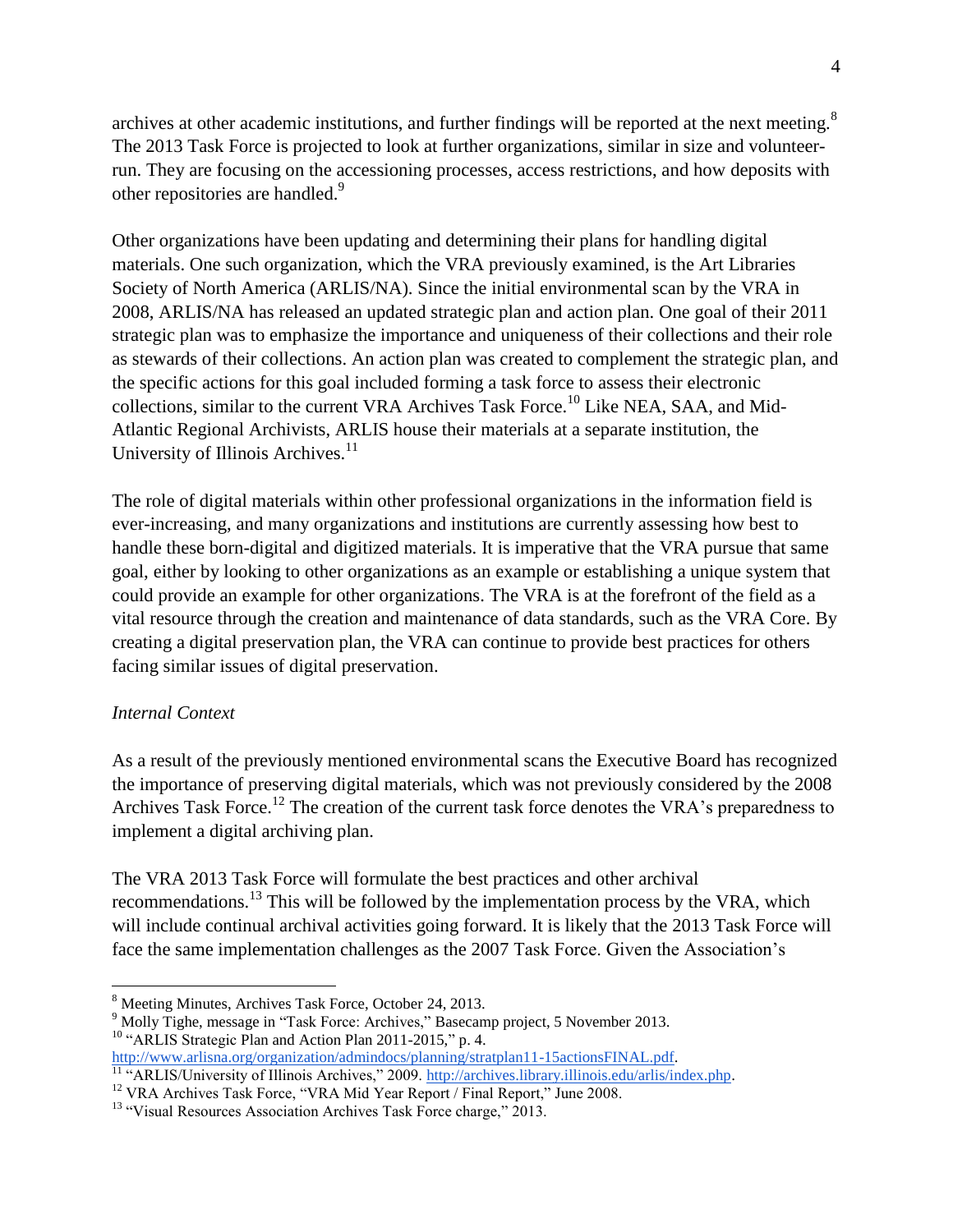constant creation of digital materials, the VRA will need to be prepared to assign archival responsibilities to volunteers or members.

By the very nature of the organization, many members of the VRA possess the knowledge necessary to responsibly archive digital assets. However, members are spread out geographically and have other professional responsibilities. The VRA has previously relied on volunteers to aid in the archival process.<sup>14</sup> The Association has members with the archival expertise to implement the current task force's recommendations going forward. If the budget will allow, it would be advisable for the VRA to supply paid training for volunteers on any technologies adopted for the preservation of materials, or to provide other remuneration for work performed.

When the Executive Board created two task forces to archive their materials they acknowledged the VRA's need for a plan to collect and preserve the items they create. The professional knowledge and experience of the 2013 Task Force members ensures that effective recommendations will be made which the VRA can utilize to create an archive. This business case can be used by the VRA as a beginning step in this process.

### <span id="page-7-0"></span>*Understanding the Collection*

In order to carry out the Association's mission of furthering research and education in image management, the organization conducts a range of activities. The VRA publishes the VRA Bulletin, a scholarly journal, an online newsletter, an annual directory of members, and occasional Special Bulletins. The VRA also hosts a members-only listserv and multiple websites with separate public and members-only sections. The Association organizes an annual conference and co-sponsors a Summer Educational Institute in conjunction with the Art Libraries Society of North America. The Association has also worked toward being a leader in the visual resources field by creating data standards for images, including the VRA Core and the Cataloging of Cultural Objects. Through the process of these activities, a number of digital records are generated.

There are currently no collection or retention policies formulated for the VRA. The present physical archive consists of a storage unit filled with a desk and non-archival boxes filled with items that were collected as a result of the 2007 Task Force. There is no inventory, nor are there finding aids or a catalog. Digital artifacts were not considered during previous archival planning.

The VRA is now focusing on the path ahead by deciding to do an environmental scan of similar or like organizations so that they can formulate a plan for their entire collection of documents. Moving forward, the task force will be focusing on digital artifacts and the best ways to preserve them. Most of what the Association currently creates is born-digital documents and the challenge will be to ensure that they are effectively archived and easily accessible to all necessary members in the future.

 $\overline{a}$ 

<sup>&</sup>lt;sup>14</sup> Meeting Minutes, Archives Task Force, October 24, 2013.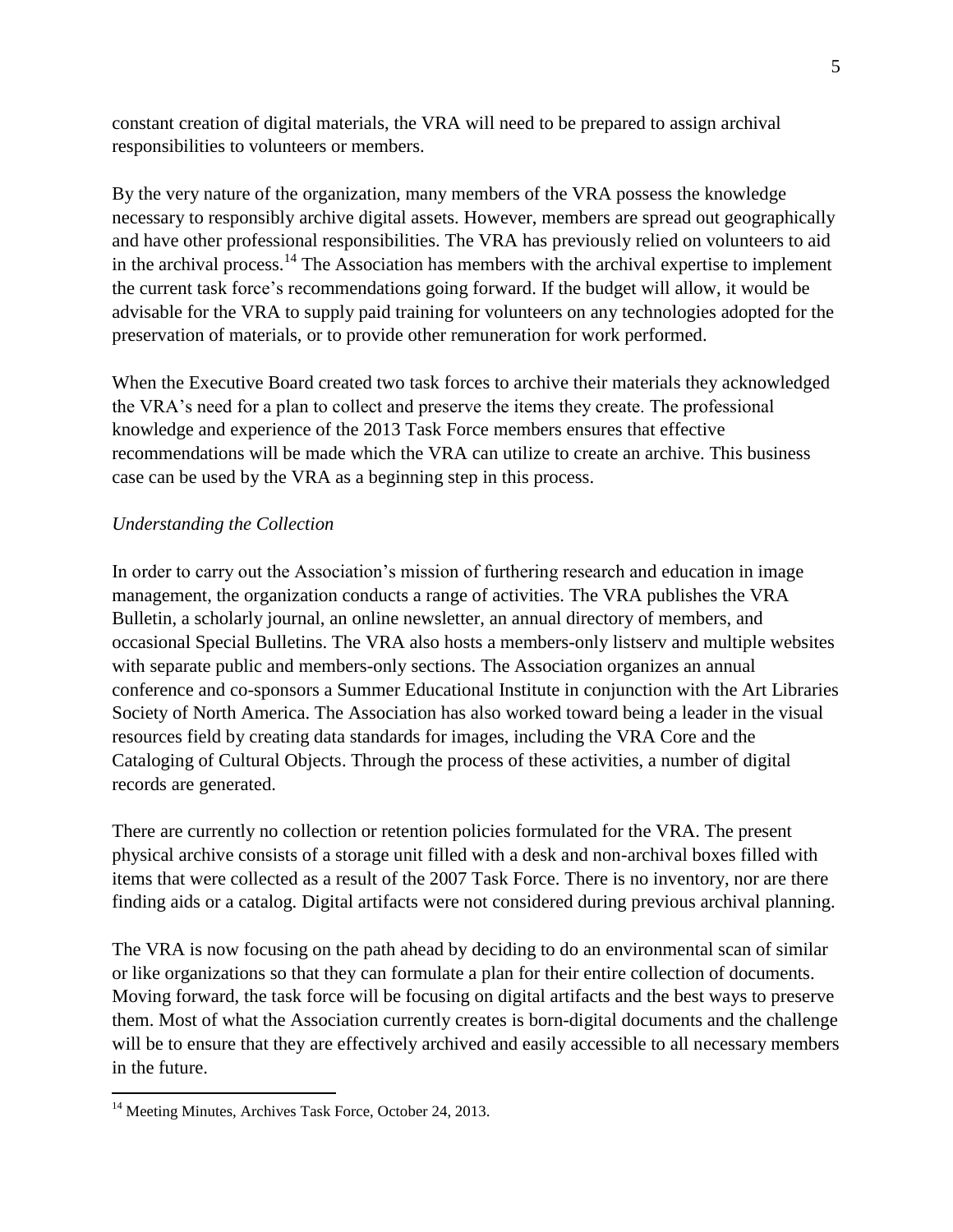The VRA Collection encompasses:

- Board output (internal items: meeting minutes, project work, etc. and external items: press releases, membership messages, etc.)
- Board communications: external e-mails, VRA-L communications and Basecamp communications
	- Basecamp:
		- VRA subscribes to Basecamp Classic. Account started in 2009
		- 54 projects
		- **17** "archived" projects archived in basecamp terms means a project has been marked by an administrator as not editable
		- 799 MB of storage space used
	- Listserv
		- VRA-L is hosted by the University of Arkansas, messages are organized by year and month, starting in December 1996 to the present
- Conference planning records
- Conference output (proceedings, photos, SlideShare compilations, PowerPoints, etc.)
	- PDFs: VRA Bulletin, Brief History, Articles of Incorporation, Business meetings, Annual Reports, Leadership Guides, Sourcebook Guide, Conference Programs from 1983-2013
	- HTML: newsletter bimonthly (every two months) starting in 2004 and links to 13 committee html pages
- Committee documents: correspondence, reports (both mid-year & annual)
	- for specific formats see Conference output
- VRA publications: Special Bulletins, newsletters, etc.
	- for specific formats see Conference output
- Website, current and future versions
	- VRA domains and registration info:
		- [www.vraweb.org](file:///C:/Users/Kate%20Coleman/Downloads/www.vraweb.org)
			- Creation date: May 28, 2000
			- Expiration date: May 28, 2017
			- Domain name server (DNS): ipower.com
			- Administrator: Billy Kwan, Metropolitan Museum of Art
			- Tech name: Ann Woodward, Johns Hopkins University
		- [www.vraweb.org/conferences/vra32/](file:///C:/Users/Kate%20Coleman/Downloads/www.vraweb.org/conferences/vra32/)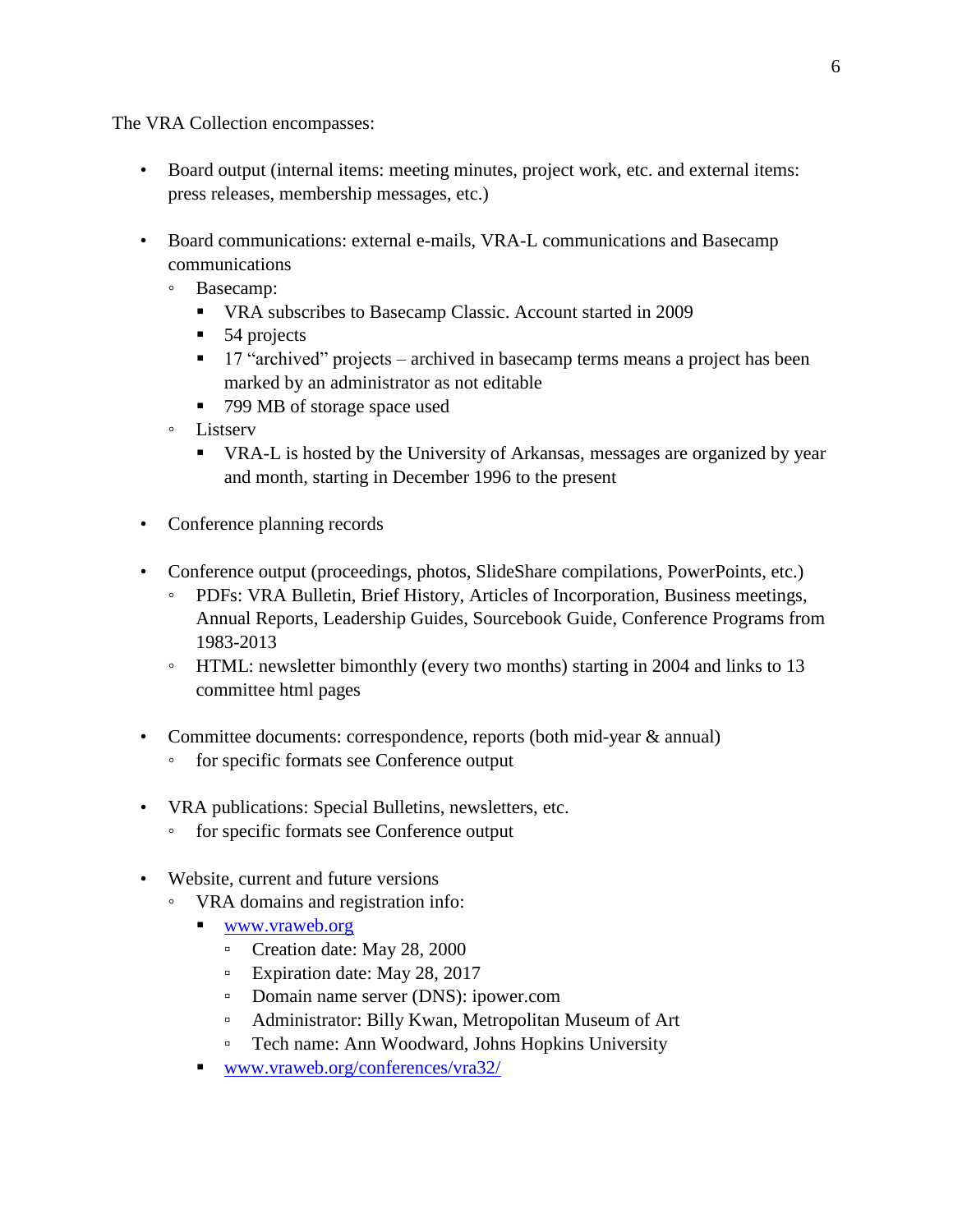- Conference web page using WordPress a sample of what the VRA site will migrate towards using WordPress
- [www.vrafoundation.org](file:///C:/Users/Kate%20Coleman/Downloads/www.vrafoundation.org)
	- Creation date: August 1, 2007
	- Expiration date: August 1, 2014
	- **Domain name server (DNS): mediatemple.net**
	- Contact info: private vrafoundation.org@contactprivacy.com
- Sub-websites from vrafoundation.org are:
	- [http://cco.vrafoundation.org](http://cco.vrafoundation.org/) Cataloging Cultural Objects Commons standards and instructions, includes PDFs, embedded videos
	- [http://sel.vrafoundation.org](http://sel.vrafoundation.org/) Summer Educational Institute, html links
	- [http://vreps.wordpress.com](http://vreps.wordpress.com/) Visual Resources Association Emerging Professionals and Students
- Social Media
	- Facebook Account created December 2008, 601 followers
	- Twitter Account created date unknown, 364 tweets, 347 followers
	- SlideShare Account created 2010, 196 SlideShare presentations, 50 followers
	- LinkedIn Account created December 2009, 498 members, minimal discussions
	- Flickr
		- $\blacksquare$  VRA Events 23 members, 411 images
		- VRA photo sharing  $-59$  members, 2,566 image
		- $\blacksquare$  VRA + ARLIS 2011 19 members, 184 images

All of the aforementioned materials are being targeted by the VRA for archiving because they have unique and specific value to the organization and its members. For example, every conference held by the VRA creates internal documents that can facilitate the planning of future conferences as well as provide a thorough record of the event. The output from the conferences, including photos, presentations, and proceedings, are also valuable because they provide educational information to professionals working with visual resources, many of whom are members of the VRA.

Some of the VRA materials may legally require access restrictions due to the confidential nature of the documents. For example, a portion of the records will contain personal information about members, account and financial information, or ideas that the VRA does not want made public when they are mentioned (for instance, in meeting minutes). Appropriate levels of security and the development of access guidelines will be needed to be accounted for as the task force develops its plan.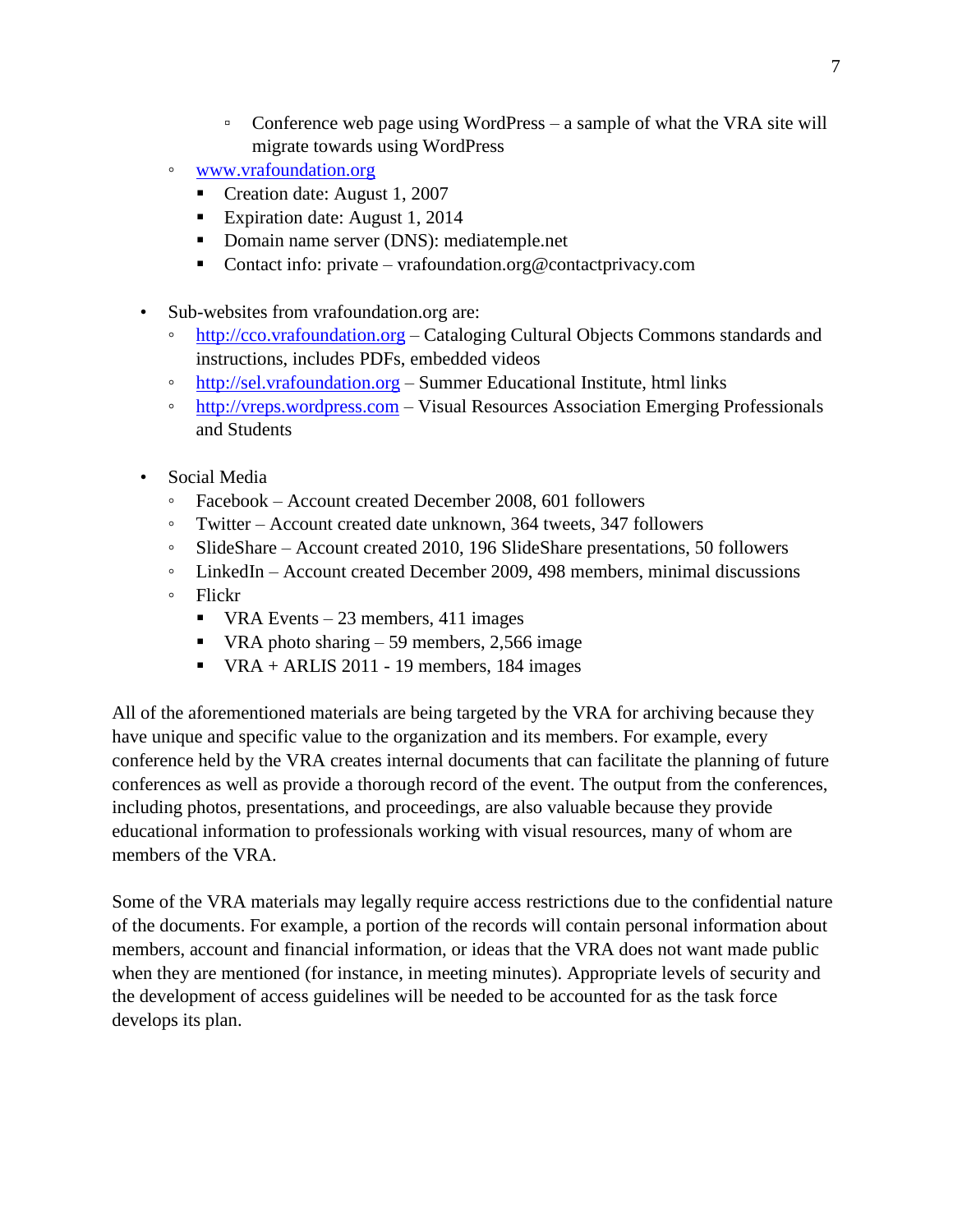#### <span id="page-10-0"></span>*Stakeholder Analysis*

The proposed plan will most significantly impact those members of the Visual Resources Association that are directly involved with various committees whose purpose is the management and administration of the organization. As such, these individuals are considered to be the primary stakeholders in this project. It is their documents as they contribute to the workings of the VRA that are of primary concern. Without a considered approach to storing and preserving these documents, which are themselves key to maintaining the VRA's institutional memory, their degradation and loss remains a potent risk. The proposed approach to continued preservation will account for members' access to their materials. As the VRA is an organization characterized by remote members and communication mainly occurring in virtual spaces, access to shared documents is of critical importance.

These risks, however, have already been identified and acknowledged by the VRA. Chief within the organization's membership, the members of the Archives Task Force will be instrumental in bringing about significant change and implementing a coherent preservation plan for their materials. This will ensure the continued access of materials by members relying on these records. The population of VRA members using digitally stored documents goes beyond those members directly involved in the running of the organization (i.e. board members and committee members) to the broader membership of the VRA. Even beyond the scope of the VRA membership, non-members' access to bulletins, newsletters, and conference publications is a vital means of outreach and advocacy for the VRA.

#### <span id="page-10-1"></span>**3. Digital Preservation Risk Analysis**

This risk analysis considers the types of materials that are outlined in the Understanding the Collection section of this report. To perform our analysis, we used the Simple Property-Oriented Threat (SPOT) Model for Risk Assessment as outlined in the D-Lib Magazine, September/October 2012. The SPOT model uses the six categories detailed below. Once the VRA decides on a direction for creating a digital repository they may want to undertake a more specific risk analysis to ensure the digital preservation strategy they adopt functions effectively in the long term. This analysis essentially looks at the collection in its pre-repository state and identifies the threats to the records in their current state.

#### <span id="page-10-2"></span>*Availability*

Because all the digital records of the VRA are currently in a "pre-repository" state they all have a substantial threat to their long-term availability. Until a strategy and procedures for digital objects are identified and preservation is enacted, this threat to their availability will exist. The current operations of the VRA indicate that electronic records are now produced and accessed in four main categories: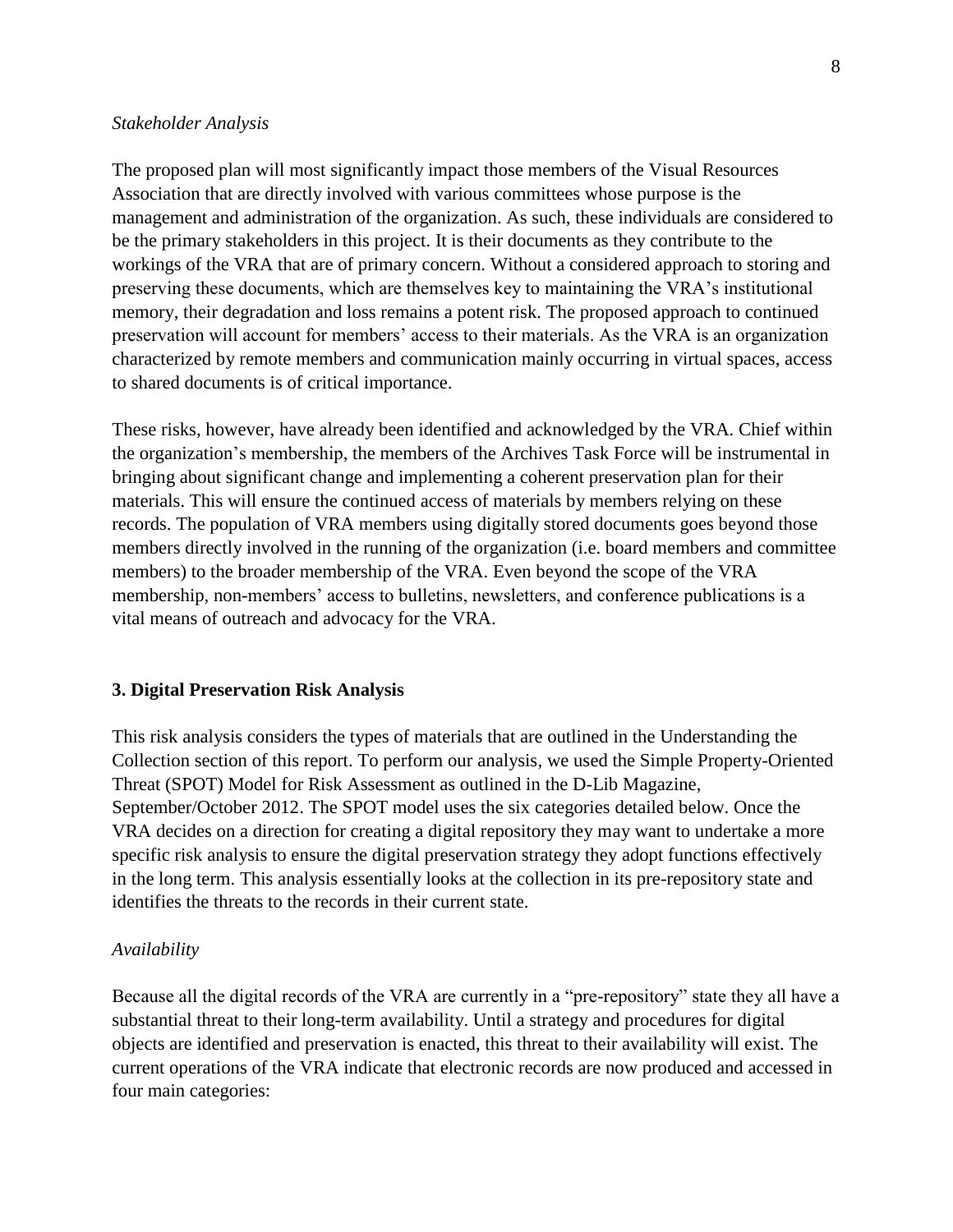1) VRA websites 2) ListServs 3) Basecamp internal workspace 4) Social Media sites such as SlideShare and Flickr

All four sources depend on "cloud" storage and are dependent on access through third party services such as web hosts, subscriptions, and free (advertising based) social media. The VRA is not in direct control of the long term stability of any of these third party companies, therefore a major threat to availability exists in this dependency.

#### <span id="page-11-0"></span>*Identity*

The identity of digital objects is highly dependent on the metadata of these objects. The current state of the VRA's digital records contains significant metadata that both identifies and provides context for the digital objects. Any long term strategy for preservation of these digital objects should include the capture and preservation of the metadata currently associated with these objects. For example the preservation of the current SlideShare records off line should preserve the conference titles and dates that the records are currently tagged with as well as the category of the VRA website that the slides shows are currently linked from.

#### <span id="page-11-1"></span>*Persistence*

There are two crucial factors in ensuring the persistence of digital objects. They are preserving the bit sequence of a digital record so that it is not corrupted, and ensuring that the medium on which the bit sequence is located remains readable. With the VRA material currently stored on non-repository web servers and cloud based services, they are in a "pre-repository" state with no controls for fixing the bit sequence of their data or ensuring the long term readability of data from the mediums they are currently stored on.

It is worth noting however that cloud services such as Basecamp do claim that accessibility and backing up of users data is a core part of their service.

#### <span id="page-11-2"></span>*Renderability*

The idea of renderability is to ensure that the appropriate software and hardware are maintained and kept available. This ensures that digital objects can be read and interacted with in a manner consistent with how it was used by its creator. An example of this might be an interactive website that is heavily dependent on Flash animation.

Our analysis has not identified any digital records that are being created in especially "exotic" formats. The bulk of the records are in formats such as HTML, XML, JPEG, PDF, etc. All of these standard formats can reasonably be expected to be maintained into the future.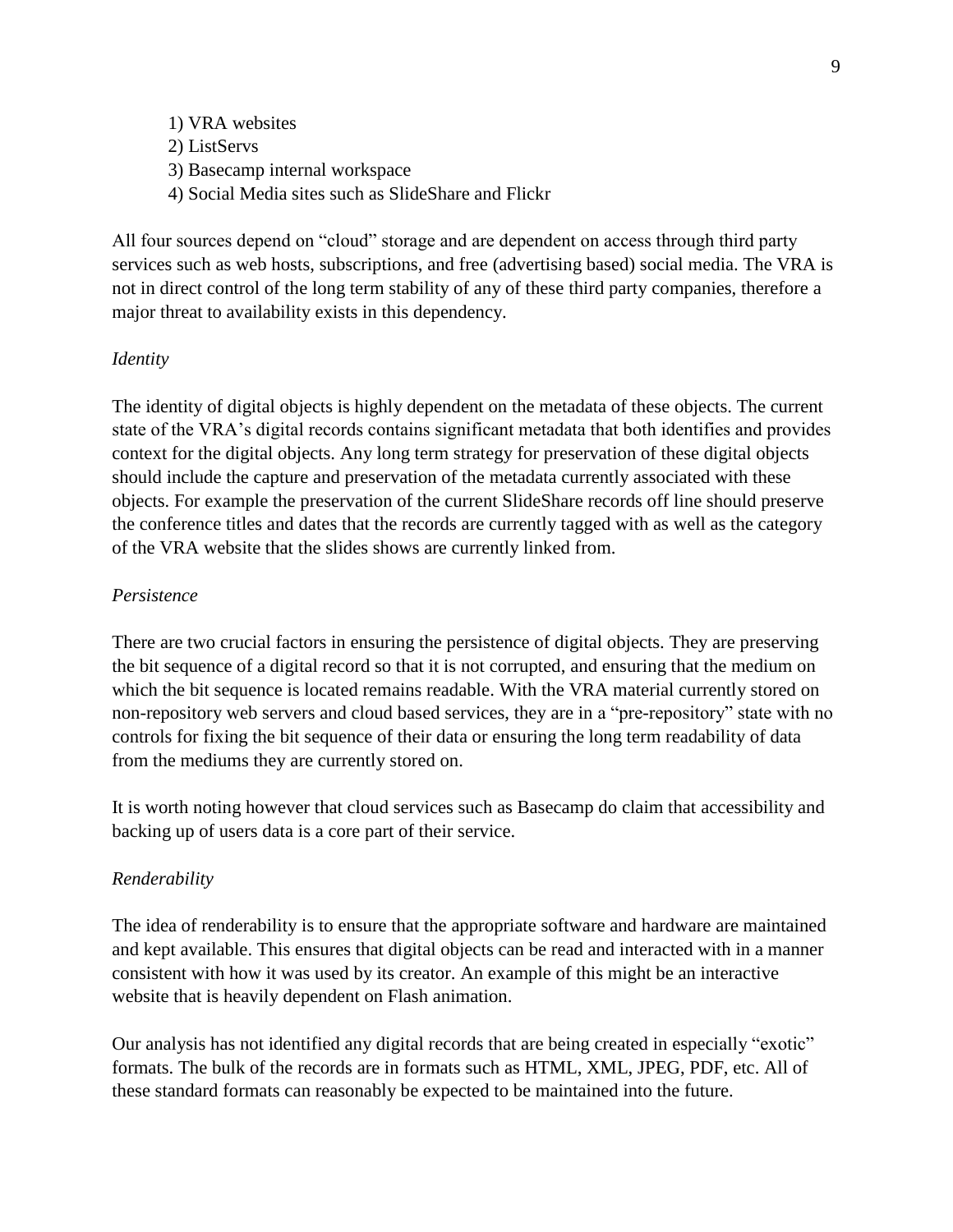There are however two important exceptions to consider. First, are the current presentations on SlideShare and future presentations that may be created in web based software such as Google Drive or Prezi. The second concern is the records created in Basecamp Classic. Documents created in the "writeboard" section of Basecamp Classic can not be exported as well as any files that are uploaded by users into Basecamp Classic. If Basecamp Classic is upgraded to Basecamp the "writeboard" documents can be exported as html pages and the files can be exported in their native formats.

## <span id="page-12-0"></span>*Understandability*

Understandability is similar to the above concept of identity in that the metadata that identifies an object is also essential for its users to understand the purpose of the object. Understandability goes beyond just the metadata of the object, however, and includes the context in which the object was created and used.

Preservation of the current website, ListServ threads and Basecamp projects will provide an accurate picture of the activities of the VRA and the context in which the records from these locations were created. A threat exists to understandability if selected documents are separated from their current online context in the process of preservation.

### <span id="page-12-1"></span>*Authenticity*

Authenticity is the property that a digital object, either as a bitstream or in its rendered form, is what it purports to be. It is the job of the digital repository to insure the authenticity of their records, and this must be taken into consideration when the VRA establishes their standards and procedures for digital archiving.

### <span id="page-12-2"></span>**4. Potential Benefits**

The VRA's board members have recognized the importance of implementing a digital preservation plan, evidenced from the two task forces they have charged with its research. Success will come not only through incorporating digital preservation into the workflow, but also by making the preservation process a top organizational priority to any future strategic plan. By doing so, the Association will reap numerous short and long-term economic, social, and reputational benefits.

Included in each subsection are relevant quotations drawn from best practices of professional archival organizations that support our expected benefits for the implementation of the plan.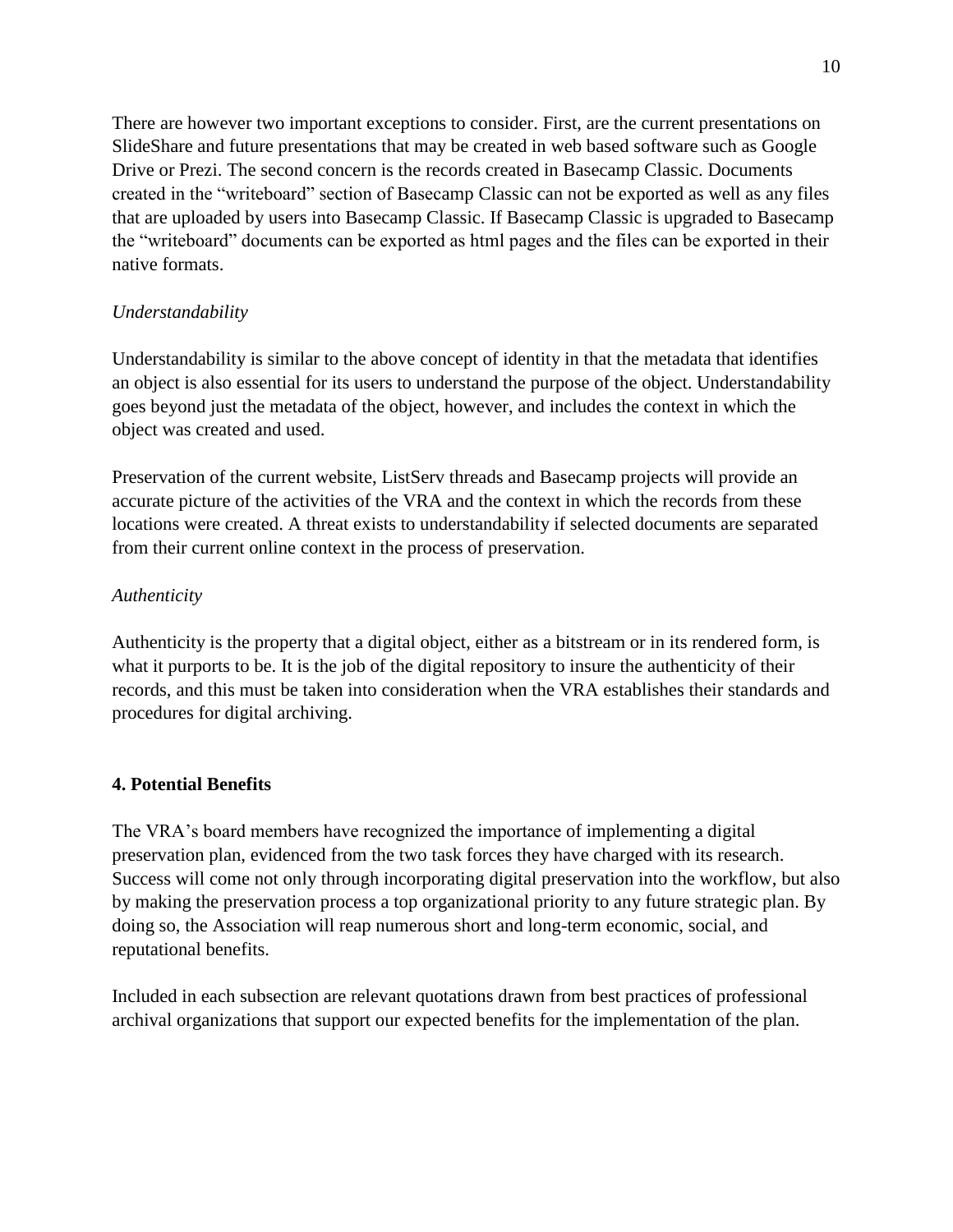#### <span id="page-13-0"></span>*Archives and Information Management Best Practices*

The VRA will conform to best practices for both archives and information management, and by doing so promote the institution as forward thinking and responsible managers of their information.

> "[E]ncourage professional development among their co-workers, foster the aspirations of [others], and actively share their knowledge and expertise." — SAA Core Values and Code of Ethics

#### <span id="page-13-1"></span>*Maintain a Strong Reputation*

The VRA will further its reputation by continuing to be at the forefront of imaging standards, data sharing and storage by adapting to change and growth.

> "The Visual Resources Association Data Standards Committee has updated the Core Categories in order to conform to ongoing developments in data standards, data sharing, and data storage technology."

— VRA Core  $4.0^{15}$ 

### <span id="page-13-2"></span>*Smooth Transition*

The VRA will create a smoother transition when introducing new members and will increase shareability and flow of information within the organization.

> "Access to records is essential in personal, academic, business, and government settings, and use of records should be both welcomed and actively promoted."

— SAA Core Values and Code of Ethics

"Maintaining smooth transitions from one VRA Board to the next has been a challenge....VRA Board positions are increasingly complex and diverse. It has become evident that more time is needed to bring newly elected officers up to speed with their duties and responsibilities. Two months on the VRA Board email list and 'on the job' training at the conference are simply not enough."

— 2009 VRA Strategic Plan

#### <span id="page-13-3"></span>*Achieve More in the Future*

 $\overline{a}$ 

Devoting time to and prioritizing digital preservation will help the VRA maintain any collaborative resources or systems and more successfully engage in educational opportunities.

<sup>&</sup>lt;sup>15</sup> Full document available at [http://www.loc.gov/standards/vracore/VRA\\_Core4\\_Intro.pdf.](http://www.loc.gov/standards/vracore/VRA_Core4_Intro.pdf)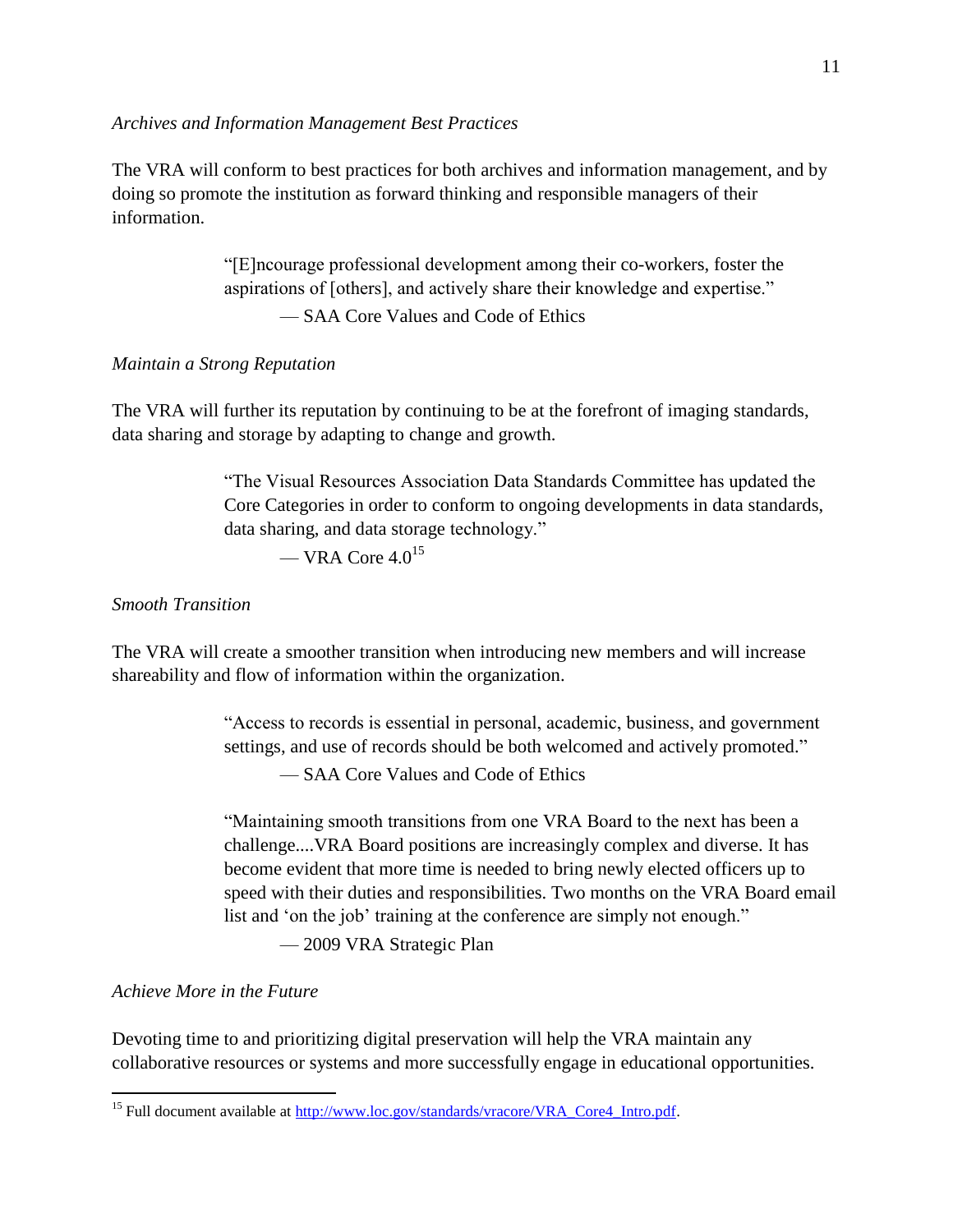"[Image professionals] help integrate these new initiatives and technologies into pedagogy through outreach and instruction; and in some cases they actively participate in the design of collaborative systems...."

"With only a few years of practical experience, collaborative image collections point toward learning environments that benefit an entire institution or multiple institutions."

— VRA White Paper on Visual Resources Management

To "preserve a wide variety of primary sources for the benefit of future generations."

— SAA Core Values and Code of Ethics

#### <span id="page-14-0"></span>*Stay Current*

The VRA's prioritization of digital preservation will improve the life-cycle continuum of their visual image resources, keeping the organization ahead and ensuring the lasting care of the images.

> "Staying current with research on emerging technology and participating in experimentation...."

"Many digital images created just ten years ago—in situations where professional standards were ignored—have been abandoned because they have become inadequate for today's higher resolution monitors and projectors."

— VRA White Paper on Visual Resources Management

### <span id="page-14-1"></span>*Future Reference to and Use of Conference Proceedings*

The value of the VRA's conferences will increase from the preservation of the conference as whole, including the planning process, the proceedings, and output for reference and use in the future. Preservation will also help especially in the planning of future conferences.

> "Develop policies for making PowerPoint Presentations and other conference content available to VRA members as soon as possible after the conference." — 2009 VRA Strategic Plan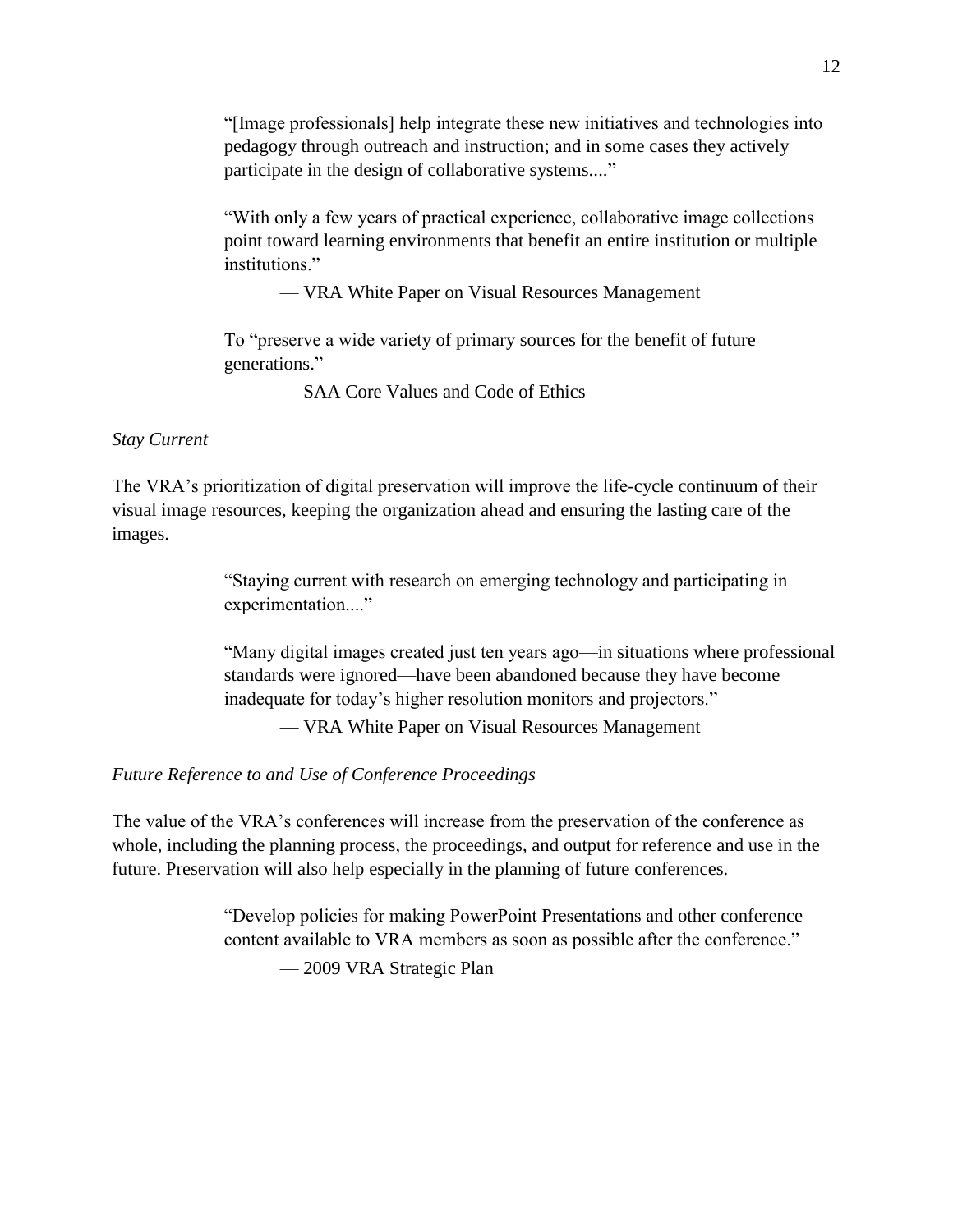### <span id="page-15-0"></span>**5. Recommendations**

These recommendations are intended to provide guidelines for establishing and maintaining the digital archives of the VRA. In addition, these recommendations include an overview of some strategies for archiving the range of materials created by the VRA. Based on professional best practices for archival management and preservation, these recommendations are meant to provide practical and sustainable approaches for organizing and preserving archival materials. In order to achieve these objectives, the following recommendations are:

- Establish a trusted digital repository or pursue an archival partnership
- Create a records management plan and records retention schedule
- Create position of Digital Archivist
- Upgrade Basecamp and export files
- Determine a preservation strategy for current and future websites
- Determine a preservation strategy for VRA listserv
- Determine a preservation strategy for social media content

### <span id="page-15-1"></span>*Establish a Trusted Digital Repository or Pursue an Archival Partnership*

It is highly recommended that the VRA establish a central storage location that supports digital preservation for its born-digital and digitized materials. Although many digital materials are currently stored in Basecamp, this service does not fill all of the requirements of a trusted digital repository. A trusted digital repository is the best place to store and preserve digital materials. Such a system should have the capability to preserve digital materials long-term by both obtaining control over digital objects and their metadata as well as following documented procedures to protect materials against potential threats. A trusted digital repository must also be able to ensure the authenticity of the digital records by conducting integrity checks to make sure that the bitstreams are maintained. It must also be able to provide users with authentic information, including all relevant metadata and rendering software. "Trusted Digital Repositories: Attributes and Responsibilities," a report issued by OCLC and RLG in 2002, provides a good overview of the requirements and responsibilities of a trusted digital repository.<sup>16</sup>

The VRA could establish its own digital repository managed and stored on local servers. Alternatively, the VRA could pursue an archival partnership. This requires identifying an institution, most likely a university, that would be willing to house the digital records of the VRA. For example, the American Library Association deposits physical materials at the University of Illinois at Urbana-Champaign (http://archives.library.illinois.edu/ala/). The university also hosts the archives website, which includes online archival content, as well as publicly accessible finding aids. Although the VRA Archives Task Force 2008 report recommends against housing the archives at another institution for accessibility reasons,

 $\overline{a}$ 

<sup>&</sup>lt;sup>16</sup> See Appendix for resources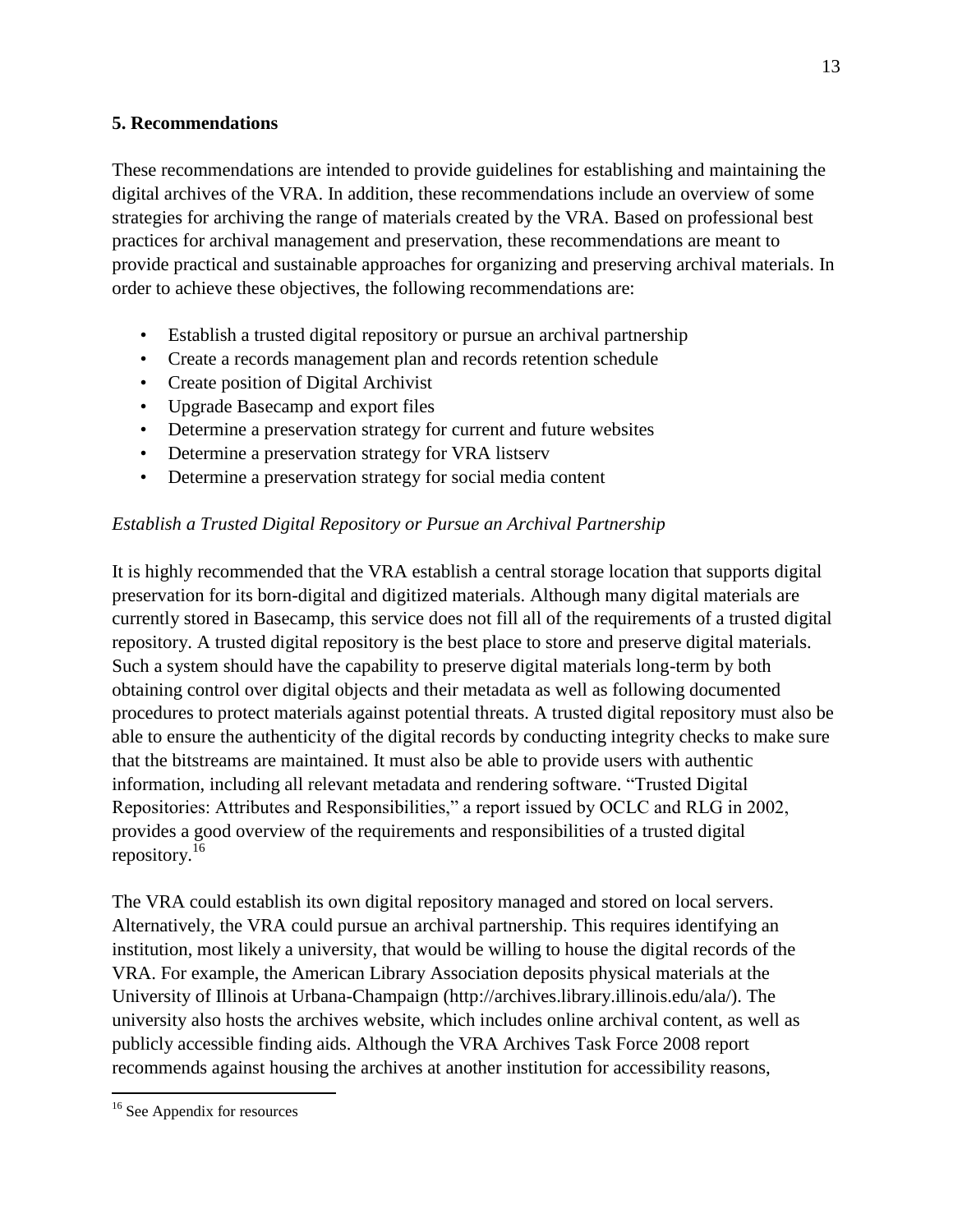establishing an archival partnership may allow the VRA to avoid incurring some of the costs of setting up its own digital repository.

### <span id="page-16-0"></span>*Create a Records Management Plan and Records Retention Schedule*

A need for a more detailed records management plan, and specifically a records retention schedule, was identified in the VRA Archives Task Force 2008 Report. As a schedule has not yet been fully implemented, this remains as a high priority recommendation for the VRA. In addition to covering the materials produced by the various committees and branches of the organization, the VRA might consider how archiving its web presence (web site, social media, blog) should be addressed. It is advisable to have a legal counsel look over the final retention guide to ensure that the VRA is fulfilling all legal retention obligations.

### <span id="page-16-1"></span>*Create Position of Digital Archivist*

The 2008 VRA Archives Task Force Report recommended that the VRA Archivist charge, description, and responsibilities be revised to "address electronic migration, records retention and access schedules." However, we recommend that the VRA create an additional position of digital archivist officer in order to ensure that the organization of both digital and physical records receive equal treatment. Establishing a digital archive is a complex task and warrants its own officer position. Designating an officer position to be the main digital collection organizer and records management point person will help the VRA to maintain a reliable record transfer workflow to the digital archives. Creating a digital archivist position would also indicate the organization's strong commitment to digital archiving. Hiring a short term professional archivist in addition to the officer position could help speed the development and implementation of a records retention schedule and digital preservation workflow, as well as increase the speed with which the digital records backlog is addressed. If the paid position cannot be financially sustained, an archives graduate student could assist with the project as an internship opportunity.

### <span id="page-16-2"></span>*Upgrade Basecamp and Export Files*

The VRA currently subscribes to the online project management software Basecamp and is using its legacy platform called Basecamp Classic. We recommend that VRA migrate its past and current projects from Basecamp Classic to the current version of Basecamp because of important differences in how much of the projects will be exported with the two versions. Both the current version of Basecamp and Basecamp Classic have a feature to export a full project in the form of a zip file that contains html pages for the Discussions, Dates, and To Do lists. In Basecamp Classic the export feature will not export the "Writeboards," the comments related to the writeboards, or any files that have been uploaded to the project. The current version of Basecamp will export the full project including files that were uploaded to the project in the file's native format.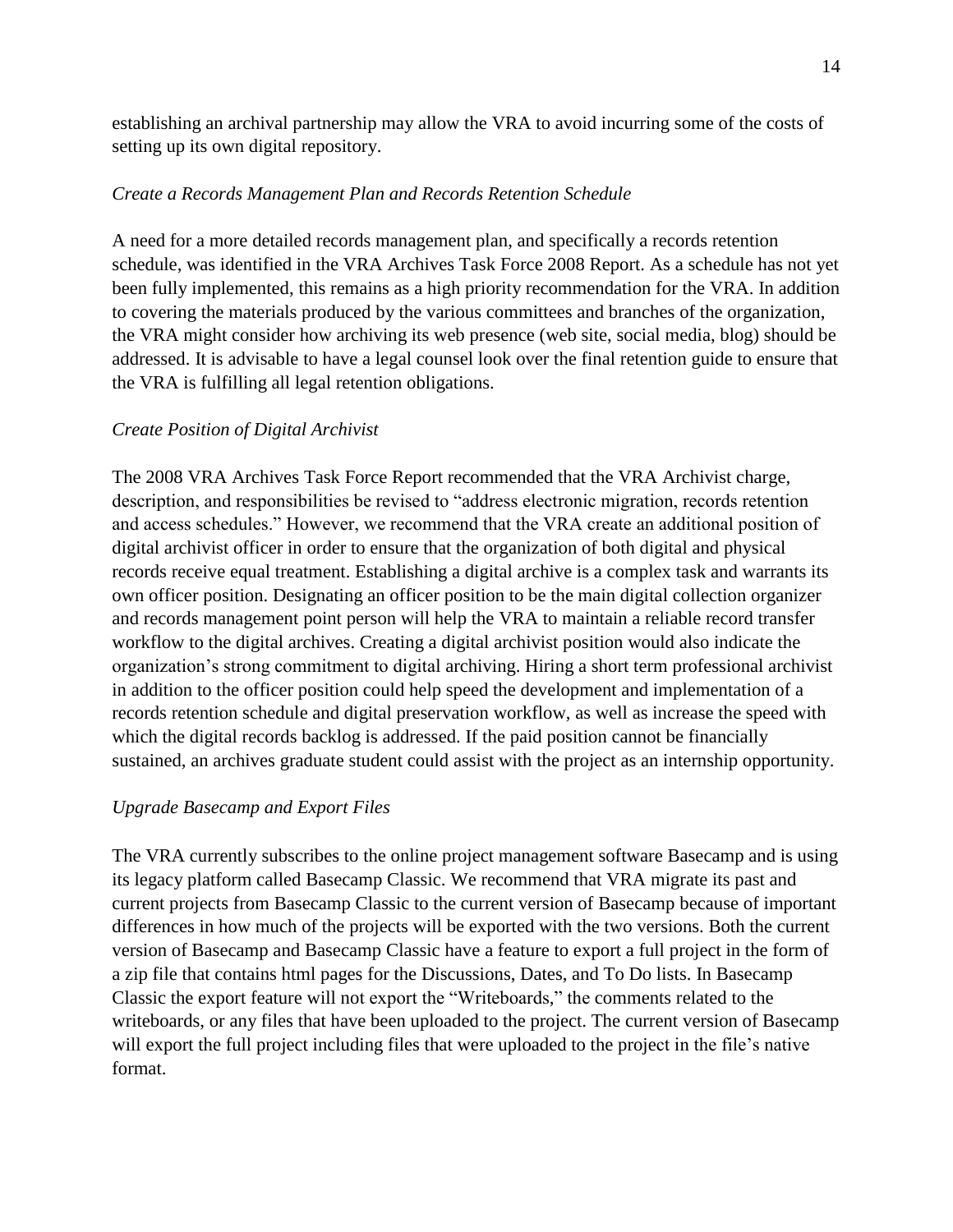All Basecamp Classic projects can be migrated forward to Basecamp. When this happens the Writeboard files are now titled Documents and are exported as html pages. All other parts of a Basecamp Classic project are migrated as is and can then be exported with the project. There are however two exceptions that should be planned for before migration takes place:

- The comments related to a Writeboard document are not migrated when the project is moved to Basecamp. The only solution for this is to manually copy them.
- Basecamp Classic has a function to track the time that users spend on a project. This function is eliminated in Basecamp so that information is lost when a project is migrated forward. Again, the only solution to export this information is to manually copy it.

Migrating from Basecamp Classic to Basecamp is an important step before exporting each project to archive them offline. Once a project is completed and is no longer being added to or edited, we recommend these projects are exported and archived within the structure that the VRA adopts. Currently Basecamp states that users can migrate on a project-by-project basis and that when a project is migrated from Basecamp Classic to Basecamp the classic version is left untouched and will continue to be available with the user's subscription. With this in mind we recommend the VRA begin its migration to Basecamp with a test of the 17 projects they currently have archived. Once a workflow and archiving procedures are set, we would then recommend upgrading the projects that are currently active.

### <span id="page-17-0"></span>*Determine a Preservation Strategy for Current and Future Websites*

We understand that the VRA is currently planning a migration of the entire website from their current design to one that will be created through Wordpress. It is therefore an excellent time for the VRA to consider both the archiving of their current website, as well as how to develop their new website with a digital preservation strategy built into it. As the entire digital preservation strategy is currently being considered, the VRA may wish to start with designing their website preservation plan and build the rest of their strategy around this. Of paramount importance will be deciding where the archived website files will be hosted and housed.

A website is a complex structure to archive and the VRA must first decide how much of the website they want to mark for preservation. Will the various blogs and social media sites be included in the web segment of the preservation strategy, or do they want to consider each area of communication as a discrete element? From a thorough examination of the current site vraweb.org—we can see that it has evolved in a haphazard manner since the domain was registered in 2000. The page designs and menu layouts change throughout the site.

Once the scope of preservation is determined the next step will be to consider the frequency of web capture for preservation. This could range from a one time capture of the current site before it is migrated to the new design to a scheduled weekly crawl on a blog page to capture the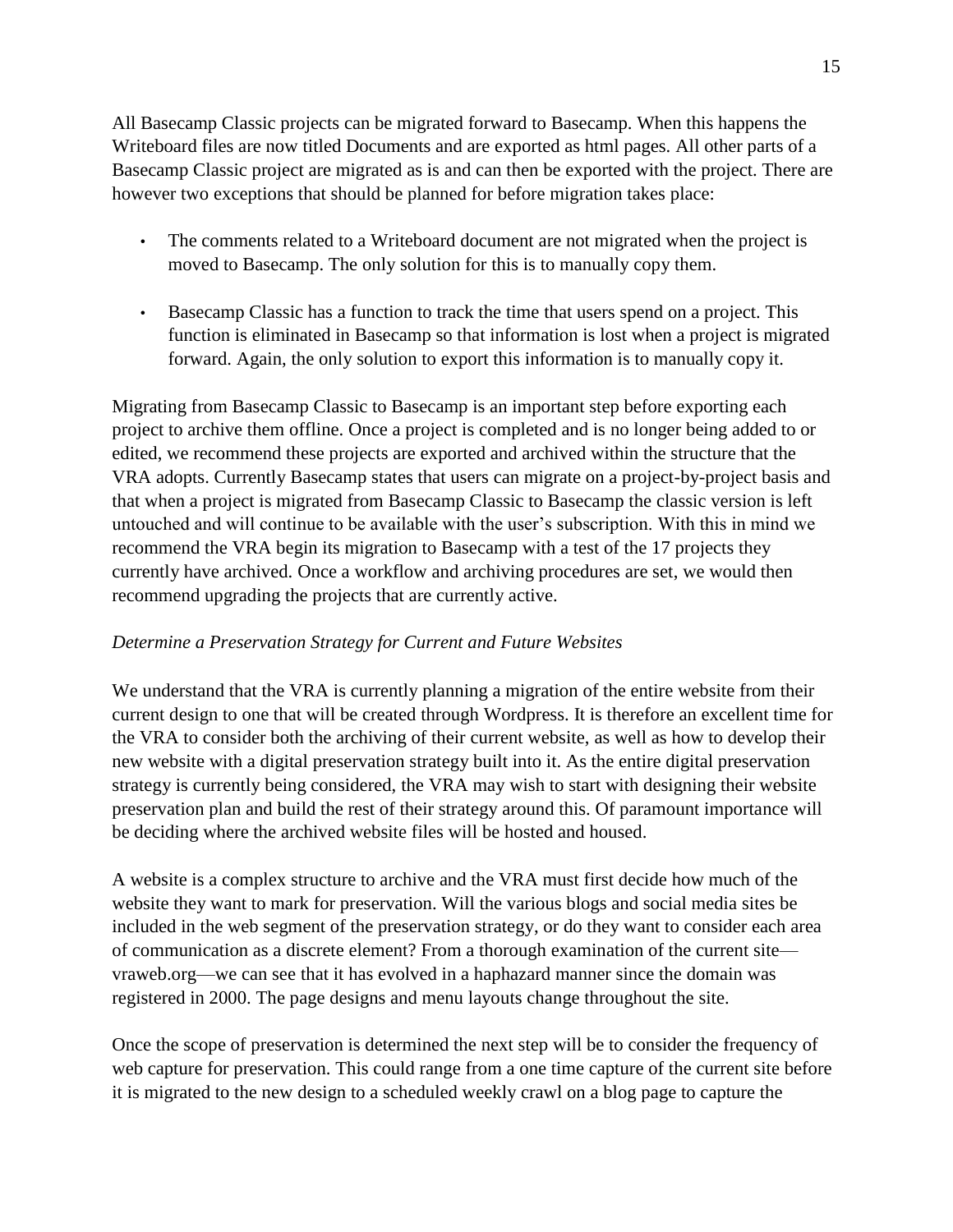changing content. This will be somewhat contingent on what the strategy and schedule for changing website format is. Certainly, the VRA will want to capture the site in its current state before changes to its fundamental structure take place.

There are a number of tools and resources to consider for actually undertaking the task of capturing and archiving the website. Archive-it, a division of the Internet Archive, is a subscription-based service that allows for several levels of archiving, including the possibility of capturing social media streams such as Facebook. Archive-it has developed the Web Archiving Life Cycle Model that is a good resource to help the VRA decide what elements of website preservation are important to them. The VRA may not want to use the subscription service of Archive-it because of the costs involved, but Web Archiving Life Cycle Model will provide a useful framework for deciding how to proceed.

An open-source solution that the VRA should consider is the Web Curatorial Tool (WTC), which was developed by International Internet Preservation Consortium (IIPC) for the use of cultural heritage institutions. WTC uses the Heritrix web crawler, which is the same web crawler that Archive-it uses but with a user interface designed by IIPC and each institution is responsible for hosting and preserving the data once it is harvested.

As the VRA develops pages using Wordpress, and looks to migrate the full site onto a Wordpress platform, they should consider incorporating an automated backup procedure into Wordpress template. When backing up websites or blogs that are hosted on Wordpress, or any other Content Management System, both the content and the underlying database that supports the site must be archived. More information about the best practices and tools for backing up Wordpress and available free plugins for automating the process are detailed below in the "Examples of tools" section on page 17.

### <span id="page-18-0"></span>*Determine a Preservation Strategy for VRA Listserv*

The VRA-L listserv, which relies on the L-soft LISTSERV software (version 16.0), is currently hosted by the University of Arkansas. Listserv archiving is enabled by the software, and it is publicly accessible through the University of Arkansas. While this is an acceptable short-term solution, including these archives in a centralized trusted digital repository in the future would be ideal. It would be advisable to consult with the University of Arkansas to learn how their listserv archiving works, such as how and when they harvest listserv content, and determine if the archives are held in a trusted digital repository. Eventually, these archives should be transferred to the VRA's trusted digital repository, if possible. Questions to ask the IT department at the University of Arkansas include:

- How are the listserv emails collected?
- How often is this done?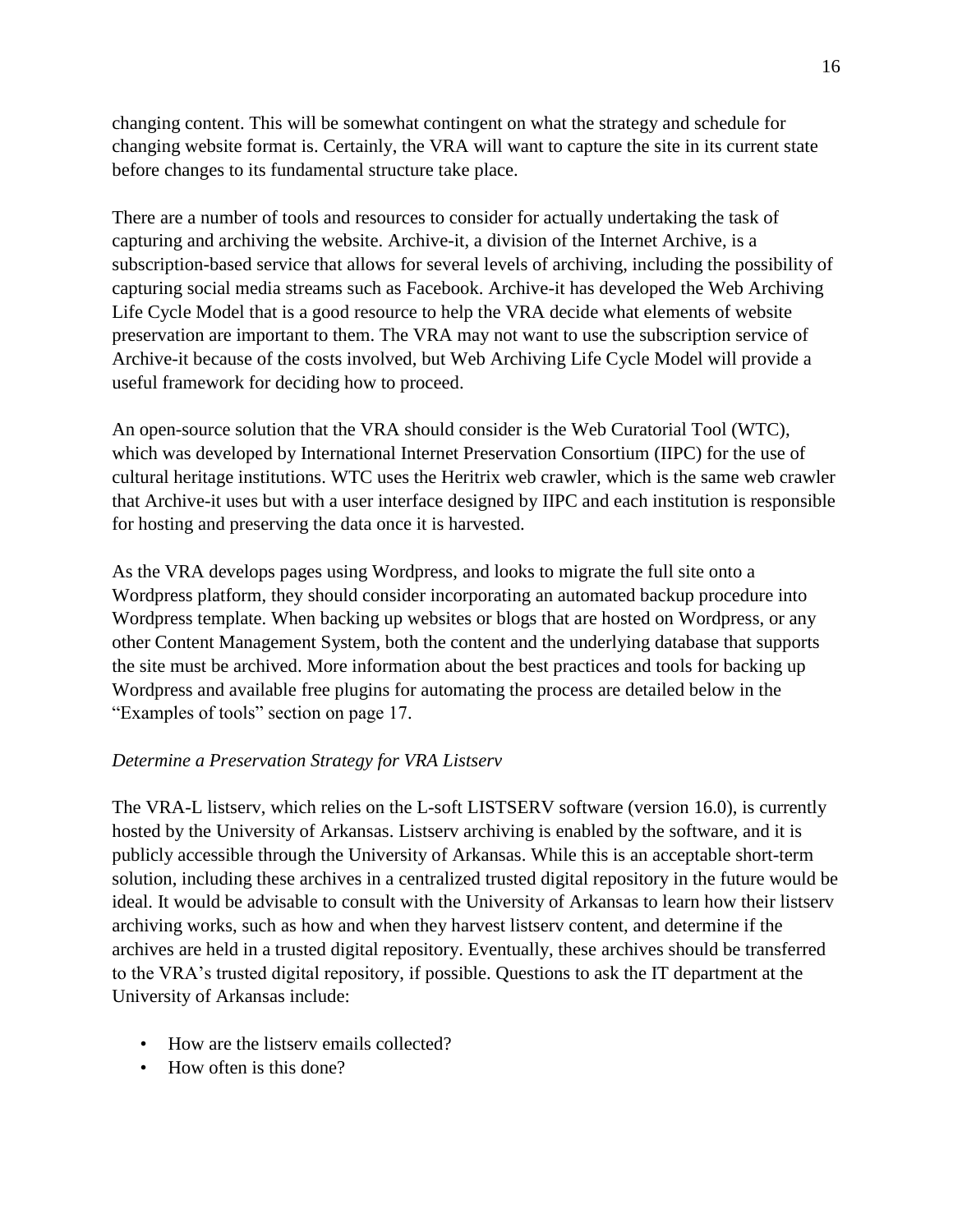- Are these archives stored in a trusted digital repository? Are there any security measures in place to ensure that the archives are not lost or deleted?
- Can the listserv archives be exported for transfer to another location, should the VRA establish their own digital repository?

# <span id="page-19-0"></span>*Determine a Preservation Strategy for Social Media Content*

Creating a strategy for preserving the VRA's social media accounts is advisable. The educational and promotional content posted on these sites, as well as any responses to posted content, may be worthy of preservation. The VRA must determine which sites should be preserved, if it is feasible to capture all of the included information, or if responses to postings are beyond the scope of their digital archive. It is essential for the VRA to create a schedule for how often each social media site is backed up and if or when old backups of these materials should be disposed of. The files that result from archiving social media can be stored in the newly created digital repository.

Some options do exist for archiving multiple social media outlets in one place. One service that is offered is by SocialBckup (https://www.socialbckup.com/?gclid=CO-j3-zR-7oCFcKDQgod4B4A2g), which can archive your Twitter, Facebook, and LinkedIn accounts. If the VRA wanted to outsource this archival service, there is a \$7.95 per month fee after a 30-day free trial. Archive-it, as previously mentioned, is another subscription service that includes the archiving of social media. Below are individualized free options for archiving each social media outlet.

Examples of tools that can be used:

- Facebook
	- Facebook's "Start My Archive" feature
		- This will download your Facebook timeline information, posts shared with others, messages, photos, ads clicked onto, IP addresses used, and more.
		- https://www.facebook.com/help/131112897028467
	- ArchiveFacebook 1.4, add on for Mozilla Firefox
		- Free tool that allows you to archive messages, activity streams, friends list, notes, events, photos and groups to your hard drive. The activity of friends is not included.
		- https://addons.mozilla.org/en-US/firefox/addon/archivefacebook/
- Twitter
	- Twitter's Archive Option
		- In Twitter's Settings section you can request a file that has an archive of your messages. Once the file is generated, an email will be sent to the account owner notifying them that an archive of their account has been created. You will receive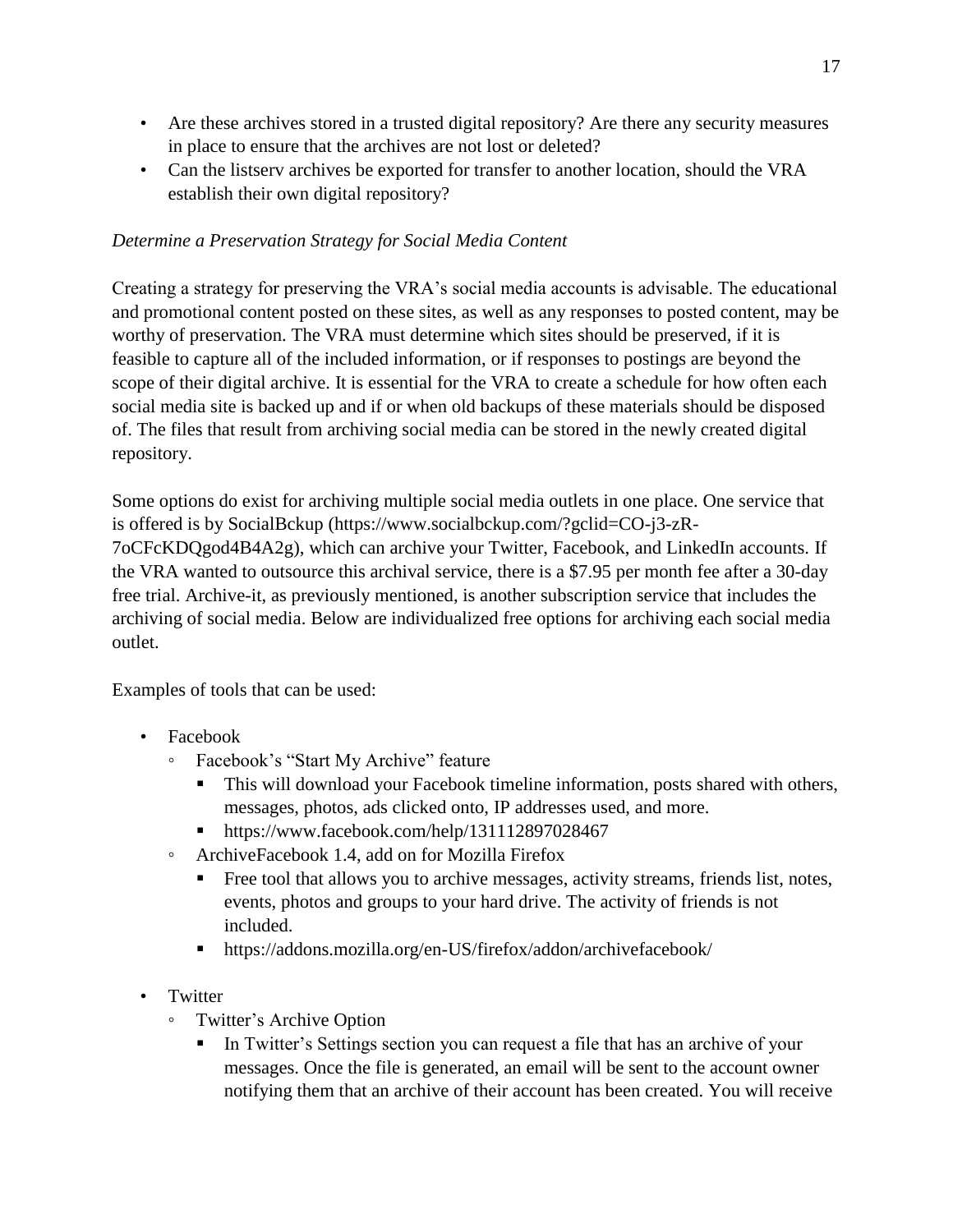a .zip file containing an excel spreadsheet of your Twitter activity, as well as an "index.html" file which will be an offline archive of your account. This file can be stored in the newly created digital repository by the VRA. A new request for an archive of your messages can be made based on any retention plan developed by the VRA. Unfortunately, the Twitter archive only contains the tweets and retweets made by your account, not your followers or who is following you.

- Tweetake & TweetDumpr
	- Tweetake will save your tweets, followers, friends, favorites and messages in a CSV file format (which can be read by any spreadsheet software).
		- http://twitdom.com/tweetake/
	- TweetDumpr is a free application that exports your Twitter timeline with timestamp to a CSV file format.
		- http://twitdom.com/tweetdumpr/
- Wordpress sites
	- Wordpress has been used by the Emerging Professionals and Students group with VRA as well as by others planning Conferences. It is advisable for the VRA to preserve these blogs and sites. There are multiple plugins available that will automatically backup Wordpress.
		- These plugins can be found here: http://wordpress.org/plugins/tags/backup
	- One example of a tool that can be used to back up Wordpress databases is DB Backup which has options to backup in SQL or CSV file formats and has save and print options.
		- More information can be found here: http://wordpress.org/plugins/db-backup/
	- An example of tool that allows you to backup your Wordpress site is Ready!Backup. Automatic backups can be scheduled to download to a Dropbox account FTP and other locations. Logs are kept of backups and Wordpress sites can be restored using these backups.
		- More information can be found here: http://wordpress.org/plugins/ready-backup/
	- For additional information on best practices for backing up Wordpress blogs and sites, see the below resources:
		- http://www.noupe.com/wordpress/how-to-backup-your-wordpress-website.html
		- http://codex.wordpress.org/WordPress\_Backups
- SlideShare
	- The VRA can back up the Slideshare presentations manually. Each presentation can be downloaded to ensure that important materials from Conference presentations are not lost over time. These can be saved to the newly created digital repository.
	- If the VRA would like to view, utilize and archive analytics for their SlideShare account, it will require a subscription for SlideShare Pro. Once a Pro account is purchased the analytics can be exported into a CSV file.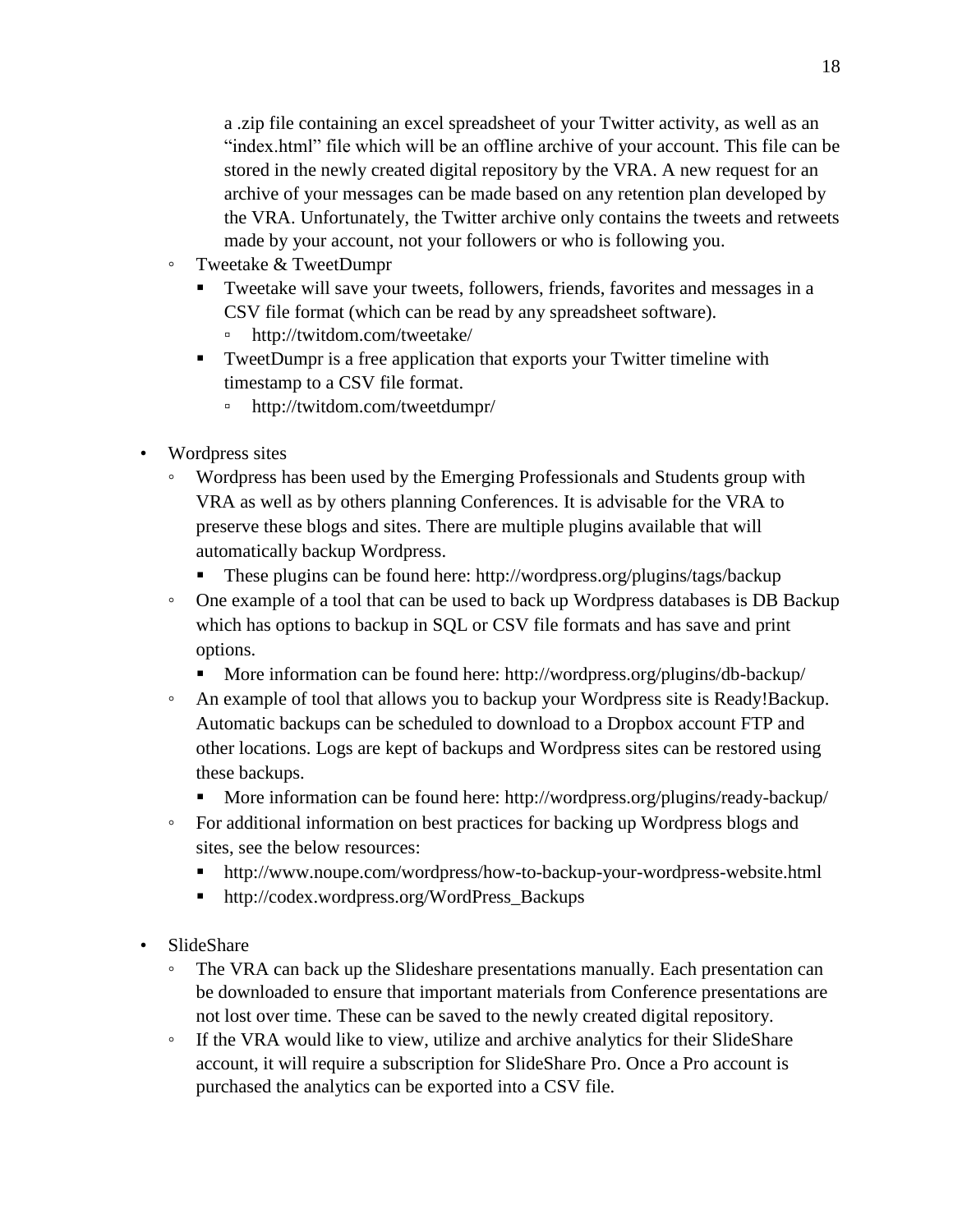- http://www.slideshare.net/features?cmp\_src=analytics&cmp\_src\_from=main\_nav
- LinkedIn
	- LinkedIn does not offer an all-inclusive archival feature like other social media sites. However, the Association's profile can be captured manually by copying it and pasting it into a text document. LinkedIn has a built-in tool to preserve your contact information. There are settings options in the contacts section of the website, one of which is "Export LinkedIn Connections". This option allows users to save their contacts information as CSV or VCF files, and can export to various email clients.
	- The LinkedIn Export options can be found here: http://www.linkedin.com/people/export-settings
	- An article with directions on how to complete this process is available here: http://www.linkedin-makeover.com/2012/01/09/backup-your-linkedin-account/
- Flickr
	- Flickr does not have a batch download option at this time, but third-party applications have been created to allow this. One is an application called Bulkr and allows for batch downloads, including the tags and descriptions of the photos.
		- http://www.flickr.com/services/apps/72157622874451890/

### <span id="page-21-0"></span>**Conclusion**

This business case addresses many challenges facing the collection. It will make it easier for the VRA to access information and will ensure that their artifacts are located in a central location that members or leadership can access at any time. This plan also helps to preserve and backup the information they produce. This proposal will fit with the wider organizational policy strategy and help the VRA determine a starting point for further archival practices.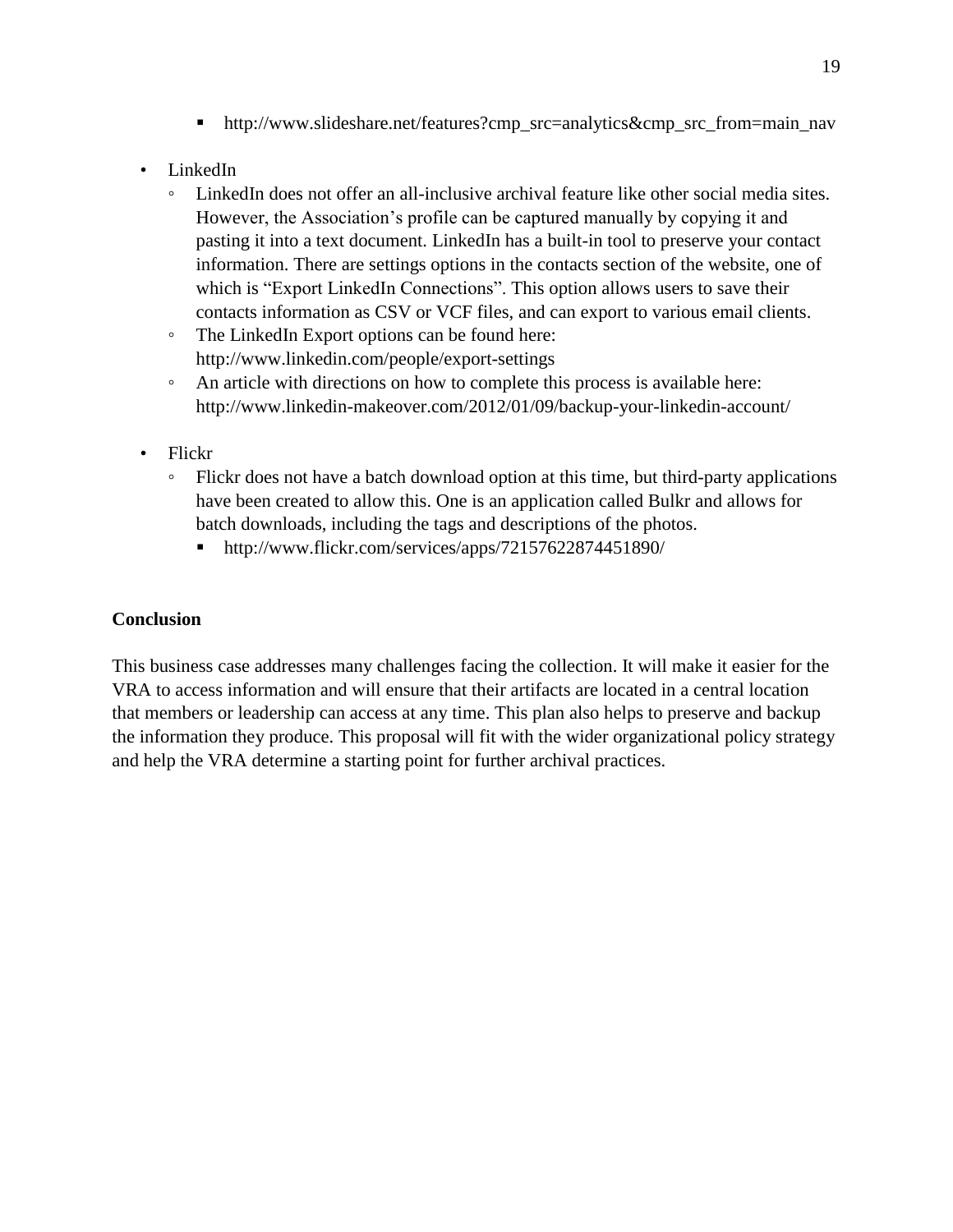### <span id="page-22-0"></span>**Appendix: Resources**

Archive-it: Web Archiving Life Cycle Model: [https://archive-it.org/static/files/archiveit\\_life\\_cycle\\_model.pdf](https://archive-it.org/static/files/archiveit_life_cycle_model.pdf)

International Internet Preservation Consortium: <http://netpreserve.org/web-archiving/tools-and-software>

Records Management for SAA. [http://www2.archivists.org/governance/saa\\_archives](http://www2.archivists.org/governance/saa_archives)

SPOT Model reference: <http://www.dlib.org/dlib/september12/vermaaten/09vermaaten.html>

Trusted Digital Repositories:

OCLC-RLG. "Trusted Digital Repositories: Attributes and Responsibilities." RLG, May 2002. http://www.oclc.org/content/dam/research/activities/trustedrep/repositories.pdf.

Web Curator Tool: <http://webcurator.sourceforge.net/>

Wordpress: [http://codex.wordpress.org/WordPress\\_Backups](http://codex.wordpress.org/WordPress_Backups)

Young, Sandra Florand, et al. "Don't Throw It Away! Documenting and Preserving Organizational History." Special Collections, The University Library, and Jane Addams Hull-House Museum, College of Architecture and the Arts, The University of Illinois at Chicago, 2006. http://www.uic.edu/depts/lib/specialcoll/pdf/DTIA.pdf.